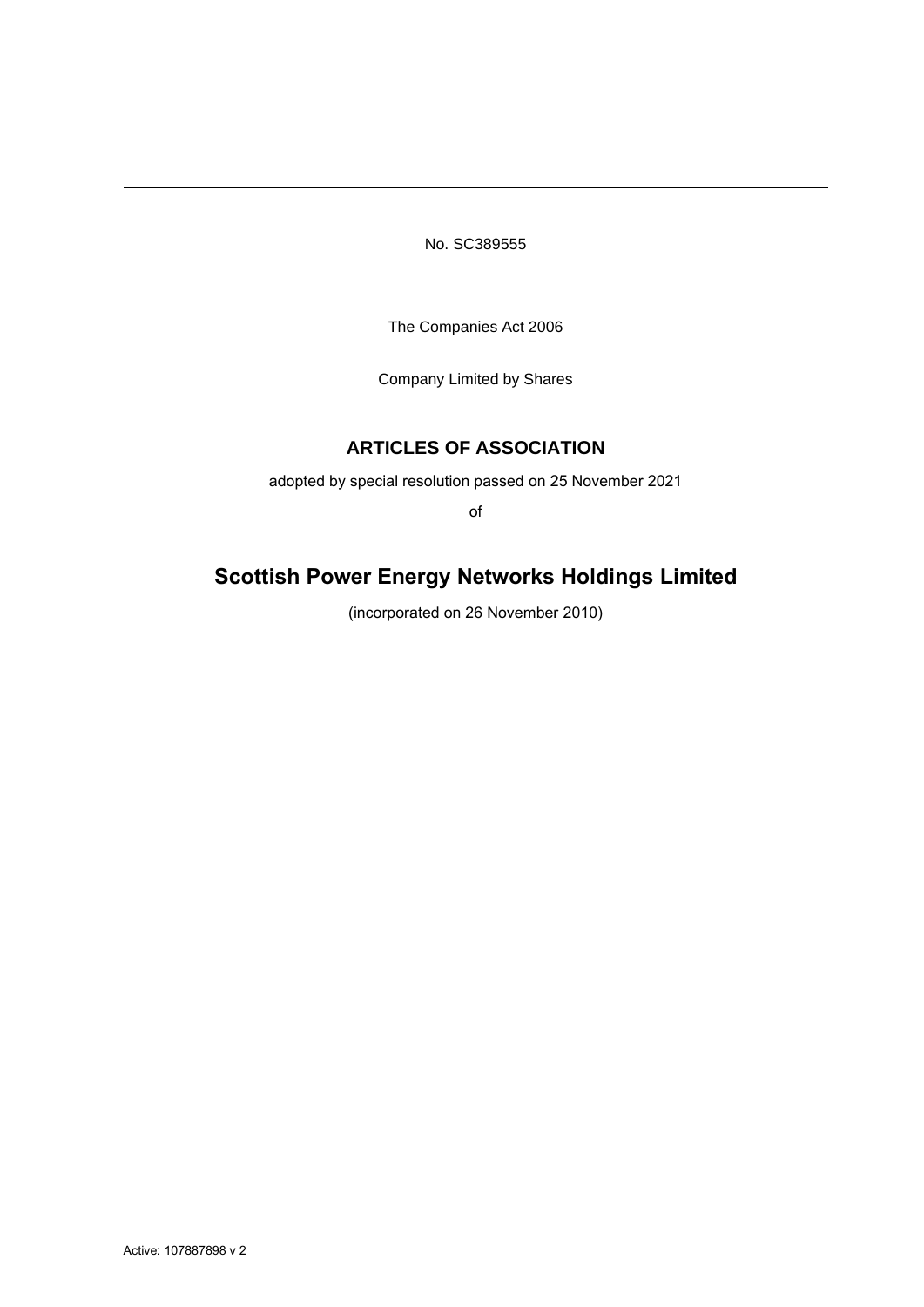# **TABLE OF CONTENTS**

| 1              |                                                                                 |  |
|----------------|---------------------------------------------------------------------------------|--|
|                |                                                                                 |  |
| $\mathbf{2}$   |                                                                                 |  |
| 3              |                                                                                 |  |
|                |                                                                                 |  |
| 4              |                                                                                 |  |
| 5              | Stakeholder Engagement, Corporate Website, Presence in Social Media and Digital |  |
|                |                                                                                 |  |
|                |                                                                                 |  |
| 6              |                                                                                 |  |
| $\overline{7}$ |                                                                                 |  |
| 8              |                                                                                 |  |
| 9              |                                                                                 |  |
| 10             |                                                                                 |  |
|                |                                                                                 |  |
| 11             |                                                                                 |  |
| 12             |                                                                                 |  |
| 13             |                                                                                 |  |
| 14             |                                                                                 |  |
| 15             |                                                                                 |  |
| 16             |                                                                                 |  |
| 17             |                                                                                 |  |
| 18             |                                                                                 |  |
| 19             |                                                                                 |  |
| 20             |                                                                                 |  |
| 21             |                                                                                 |  |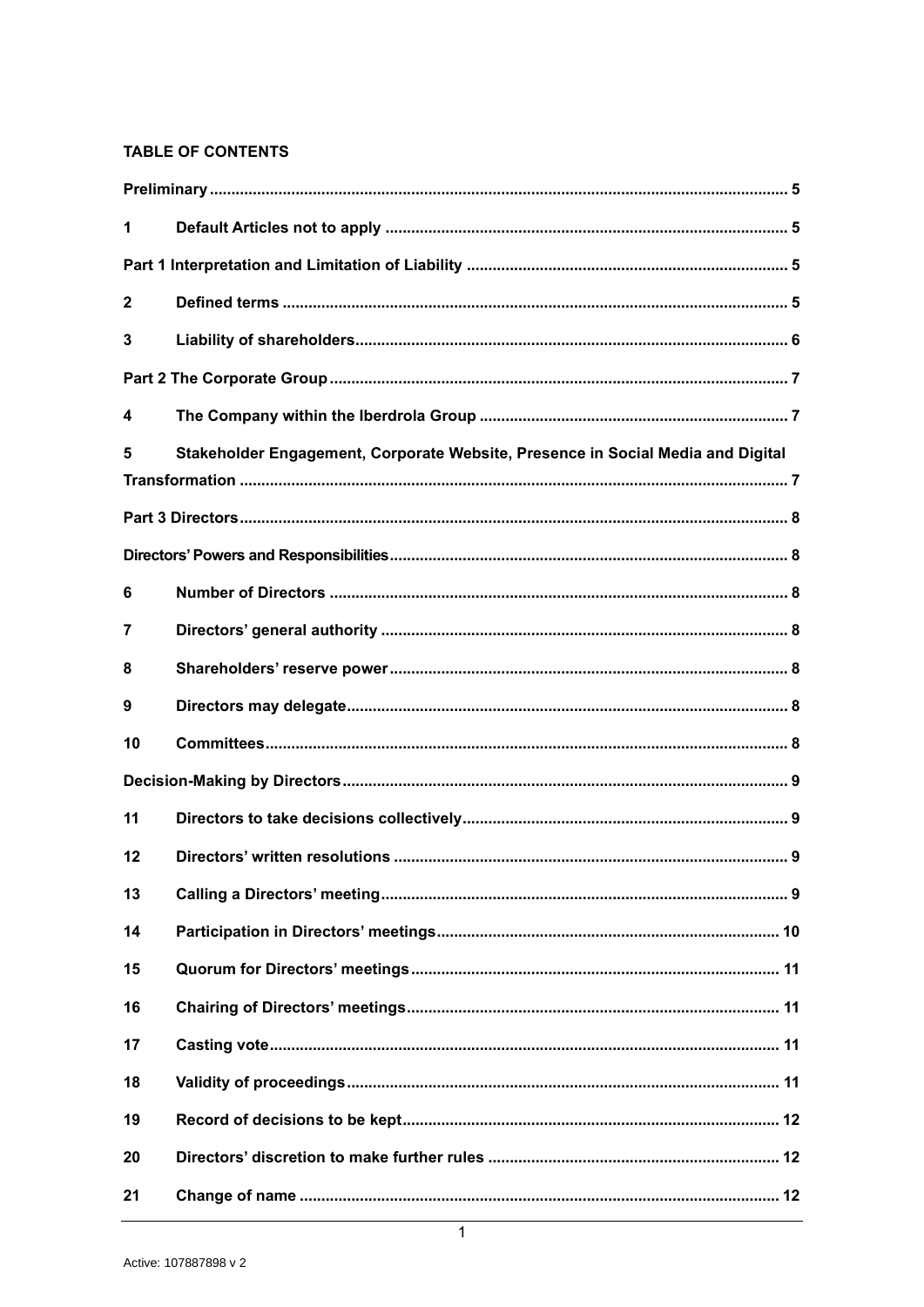| 22 |  |
|----|--|
| 23 |  |
| 24 |  |
| 25 |  |
| 26 |  |
|    |  |
| 27 |  |
| 28 |  |
| 29 |  |
| 30 |  |
| 31 |  |
| 32 |  |
| 33 |  |
| 34 |  |
|    |  |
| 35 |  |
|    |  |
| 36 |  |
| 37 |  |
|    |  |
|    |  |
| 38 |  |
| 39 |  |
| 40 |  |
| 41 |  |
| 42 |  |
| 43 |  |
| 44 |  |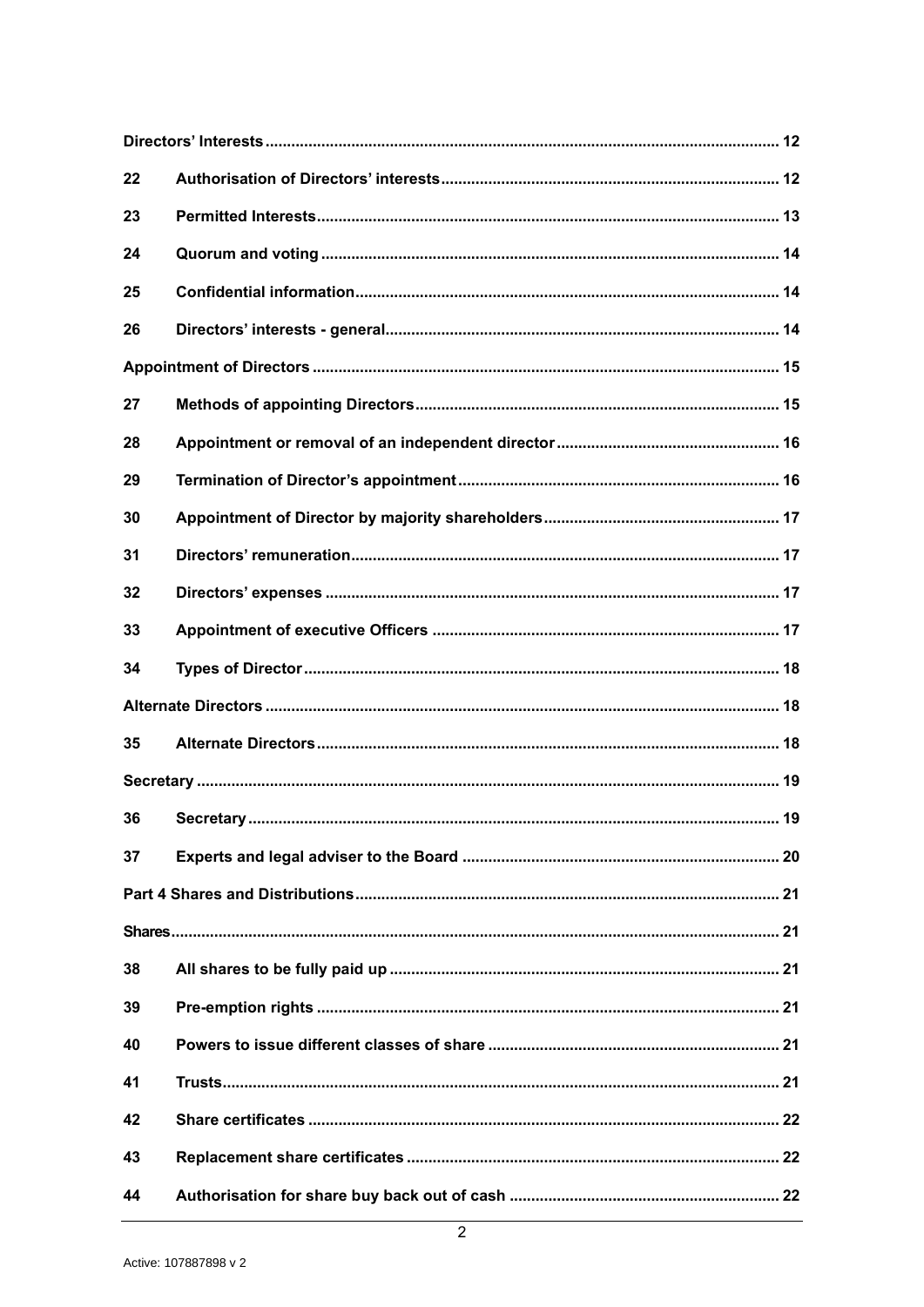| 45 |                                                               |  |
|----|---------------------------------------------------------------|--|
| 46 |                                                               |  |
| 47 |                                                               |  |
| 48 |                                                               |  |
|    |                                                               |  |
| 49 |                                                               |  |
| 50 |                                                               |  |
| 51 |                                                               |  |
| 52 |                                                               |  |
| 53 |                                                               |  |
| 54 |                                                               |  |
|    |                                                               |  |
| 55 |                                                               |  |
|    |                                                               |  |
|    |                                                               |  |
| 56 |                                                               |  |
|    |                                                               |  |
| 57 |                                                               |  |
| 58 |                                                               |  |
| 59 | Attendance and speaking by Directors and non-shareholders  28 |  |
| 60 |                                                               |  |
|    |                                                               |  |
| 61 |                                                               |  |
| 62 |                                                               |  |
| 63 |                                                               |  |
| 64 |                                                               |  |
| 65 |                                                               |  |
| 66 |                                                               |  |
| 67 |                                                               |  |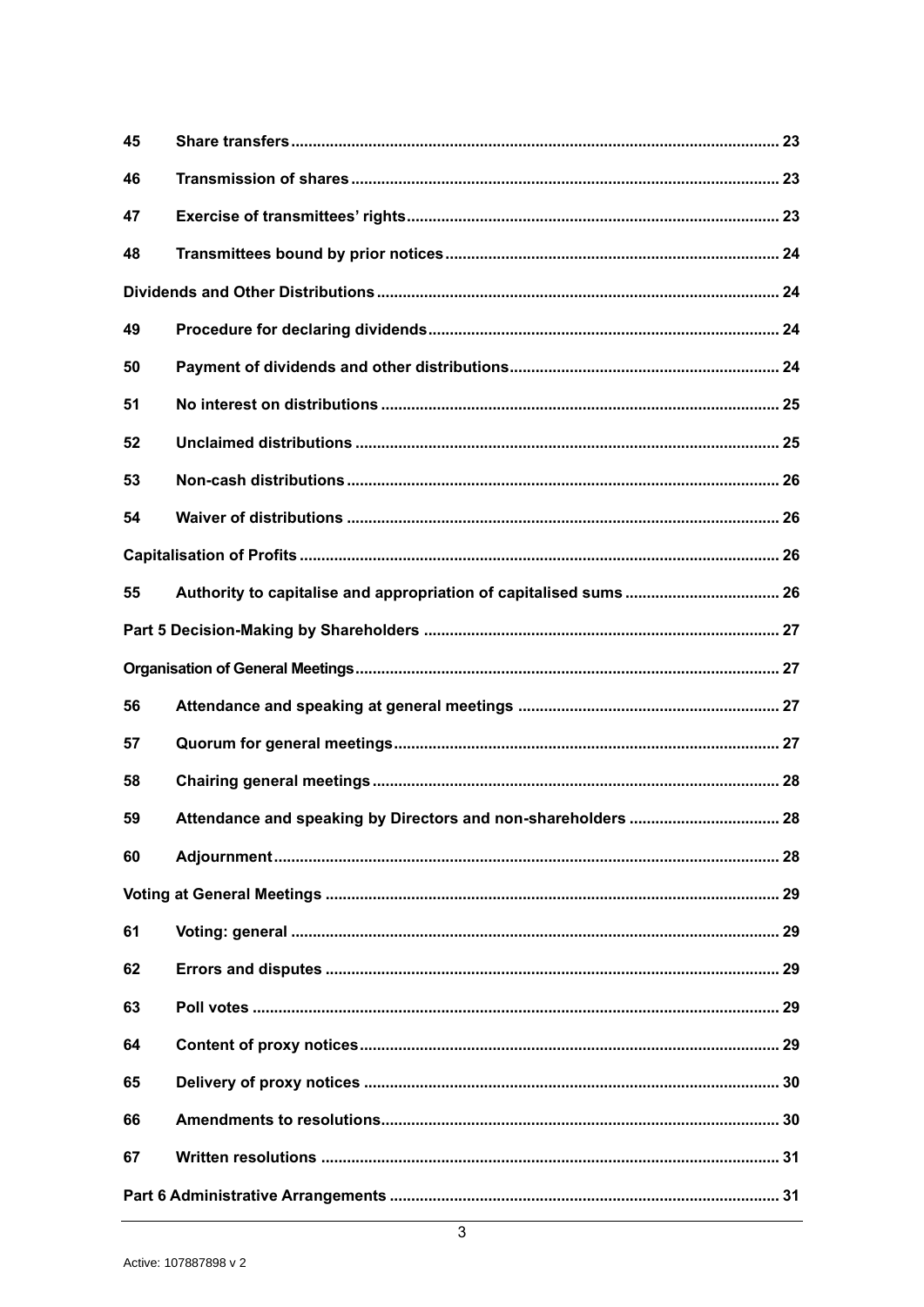| 68 |  |
|----|--|
| 69 |  |
| 70 |  |
| 71 |  |
| 72 |  |
| 73 |  |
| 74 |  |
|    |  |
| 75 |  |
| 76 |  |
| 77 |  |
| 78 |  |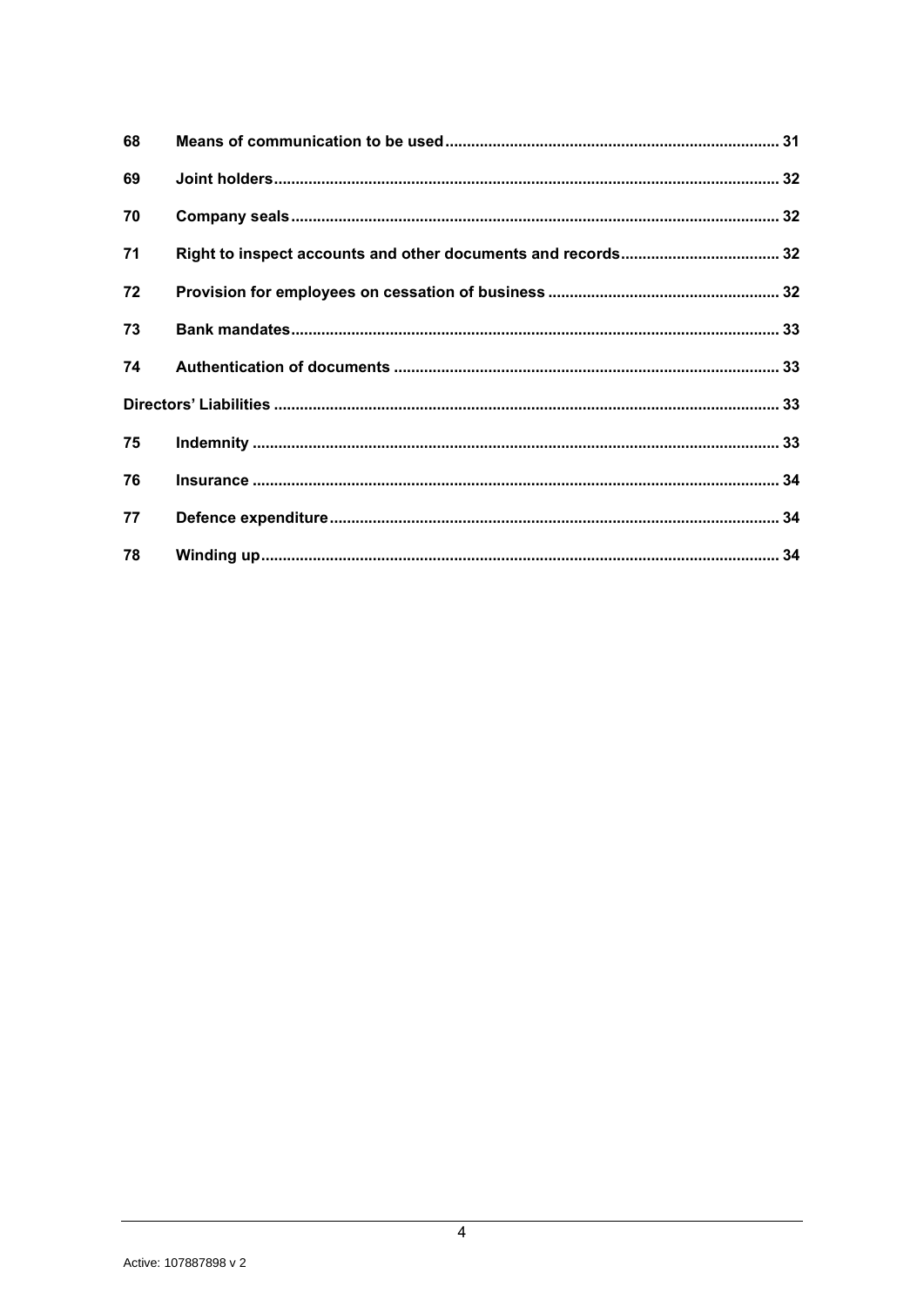The Companies Act 2006

Company Limited by Shares

### **Articles of Association**

adopted by special resolution passed on 25 November 2021

**of**

# **Scottish Power Energy Networks Holdings Limited (the "Company")**

### **Preliminary**

#### <span id="page-5-1"></span><span id="page-5-0"></span>**1 Default Articles not to apply**

Neither the regulations in The Companies (Model Articles) Regulations 2008 nor any other articles or regulations prescribing the form of articles applicable to the Company under any former enactment relating to companies shall apply to the Company.

# **Part 1 Interpretation and Limitation of Liability**

#### <span id="page-5-3"></span><span id="page-5-2"></span>**2 Defined terms**

**2.1** In the Articles, unless the context requires otherwise:

"**Alternate**" or "**Alternate Director**" has the meaning given in Article [35;](#page-18-2)

"**appointor**" has the meaning given in Article [35;](#page-18-2)

"**Articles**" means the Company's articles of association;

"**Associated Company**" has the same meaning as in Section 256 Companies Act 2006;

"**bankruptcy**" includes individual insolvency proceedings in a jurisdiction other than Scotland which have an effect similar to that of bankruptcy;

**"Board"** means the board of directors of the Company;

"**Chairman**" has the meaning given in Article [16;](#page-11-1)

"**Chairman of the Meeting**" has the meaning given in Article [58;](#page-28-0)

"**Companies Acts**" means the Companies Acts (as defined in Section 2 of the Companies Act 2006), in so far as they apply to the Company;

"**Director**" means a director of the Company, and includes any person occupying the position of director, by whatever name called;

"**document**" includes, unless otherwise specified, any document sent or supplied in electronic form;

"**electronic form**" has the meaning given in Section 1168 of the Companies Act 2006;

"**fully paid**" in relation to a share, means that the nominal value and any premium to be paid to the Company in respect of that share have been paid to the Company;

"**hard copy form**" has the meaning given in Section 1168 of the Companies Act 2006;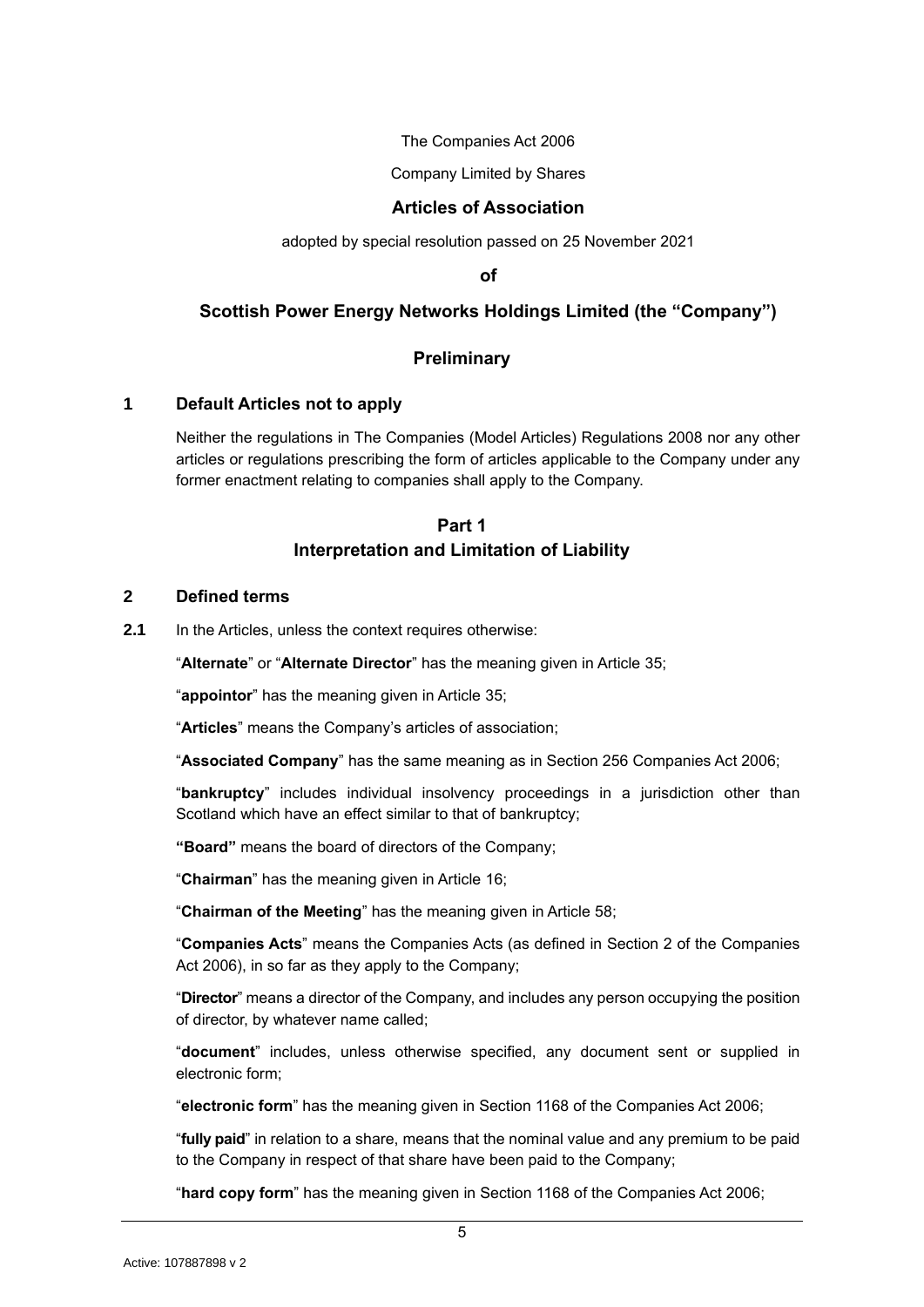"**holder**" in relation to shares means the person whose name is entered in the register of Members as the holder of the shares;

"**Iberdrola**" has the meaning given in Article [4.1;](#page-7-3)

"**Iberdrola Group**" has the meaning given in Article [4.1;](#page-7-3)

"**Member**" means a member of the Company;

"**ordinary resolution**" has the meaning given in Section 282 of the Companies Act 2006;

"**paid**" means paid or credited as paid;

"**participate**", in relation to a Directors' meeting, has the meaning given in Article [14;](#page-10-0)

"**payee**" has the meaning given in Article [50;](#page-24-3)

"**proxy notice**" has the meaning given in Article [64;](#page-29-4)

"**Relevant Officer**" means any Director, former Director or Secretary of the Company or any director or former director of an Associated Company of the Company;

"**Secretary**" means any person appointed to perform the duties of the secretary of the Company (including any deputy or assistant secretary) in accordance with Article [36;](#page-19-1)

"**shareholder**" means a person who is the holder of a share;

"**shares**" means shares in the Company;

"**special resolution**" has the meaning given in Section 283 of the Companies Act 2006;

"**SPEN Business**" has the meaning given in Article [4.2;](#page-7-4)

"**subsidiary**" has the meaning given in Section 1159 of the Companies Act 2006;

"**transmittee**" means a person entitled to a share by reason of the death or bankruptcy of a shareholder or otherwise by operation of law; and

"**writing**" means the representation or reproduction of words, symbols or other information in a visible form by any method or combination of methods, whether sent or supplied in electronic form or otherwise.

- **2.2** Unless the context otherwise requires, (i) other words or expressions contained in these Articles bear the same meaning as in the Companies Act 2006 as in force on the date when these Articles become binding on the Company and (ii) words importing a gender include every gender.
- **2.3** The provisions of these Articles relating to general meetings and to the proceedings at such meetings shall apply to separate meetings of a class of shareholders.

# <span id="page-6-0"></span>**3 Liability of shareholders**

The liability of the shareholders is limited to the amount, if any, unpaid on the shares held by them.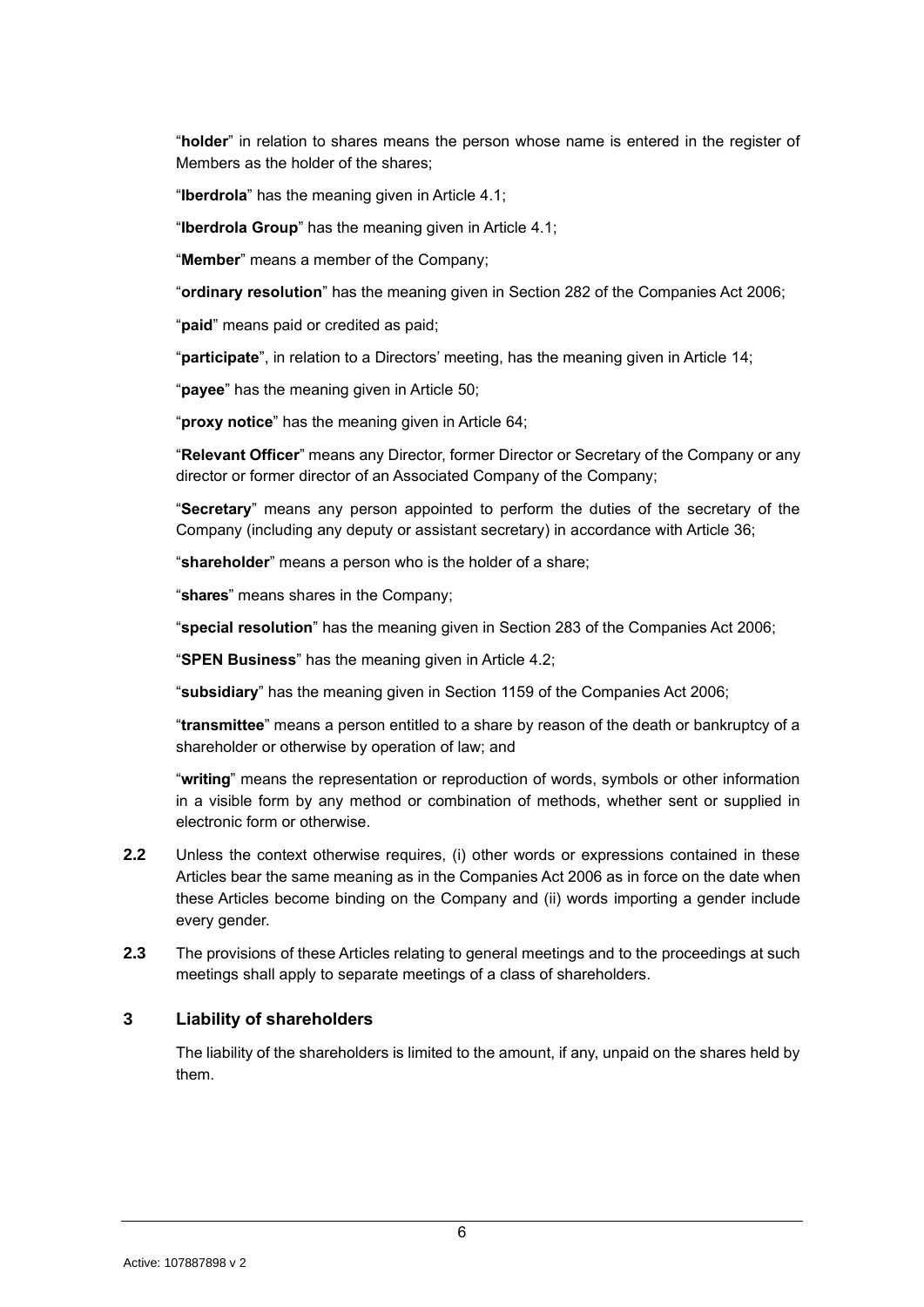# **Part 2 The Corporate Group**

# <span id="page-7-1"></span><span id="page-7-0"></span>**4 The Company within the Iberdrola Group**

- <span id="page-7-3"></span>**4.1** The Company is part of an international and decentralised industrial group of which Iberdrola, S.A. ("**Iberdrola**"), a Spanish company, is the controlling entity and listed holding company pursuant to Spanish law (the "**Iberdrola Group**") whose corporate structure of decentralised decision-making (based on the principle of subsidiarity and the implementation of detailed coordination mechanisms) are designed to ensure the global integration of all of the Iberdrola Group's businesses, in accordance with a business model aimed at maximising the value of the Iberdrola's Group's business as a whole in the interests of its members, whilst maintaining a system of checks and balances and a clear separation of functions and responsibilities.
- <span id="page-7-4"></span>**4.2** The Company is configured as the head of business sub-holding company of the energy networks business (which includes the electricity transmission and distribution regulated activity) in Great Britain (the "**SPEN Business**") as part of the Iberdrola Group, assuming, without prejudice to its necessary corporate autonomy, the day-to-day administration and effective management of the business that constitutes its corporate purpose and with the consequent responsibility for its ordinary control, notwithstanding the organisation, monitoring and strategic coordination function held by Scottish Power Limited (the Company´s indirect sole shareholder) as the principal sub-holding company of the Iberdrola Group in Great Britain, without prejudice to any applicable legal provisions regarding the separation of regulated activities.

# <span id="page-7-2"></span>**5 Stakeholder Engagement, Corporate Website, Presence in Social Media and Digital Transformation**

- **5.1** The Company, as the head of business sub-holding company of the SPEN Business, shall engage with all stakeholders in its business activities in accordance with any engagement policy adopted on the same based on the principles of transparency and active listening which allows for stakeholders' legitimate interests to be taken into consideration, and the Company shall ensure the effective disclosure of information regarding its activities as appropriate.
- **5.2** The Company shall ensure that its corporate website, its presence and activity on social media, and, in general, its digital innovation strategy, contributes to the Iberdrola Group's digital communication strategy aimed at, among other purposes, encouraging stakeholder engagement, reinforcing their sense of belonging and favouring the development of the businesses of the Iberdrola Group and a digital transformation strategy in accordance with the principles described in Article 5.1, without prejudice to any applicable legal provisions regarding the separation of regulated activities.
- **5.3** The Company shall ensure the accessibility of its corporate website based on the principles of stakeholder engagement, transparency, and best practice in digital communication in accordance with Articles 5.1 and 5.2.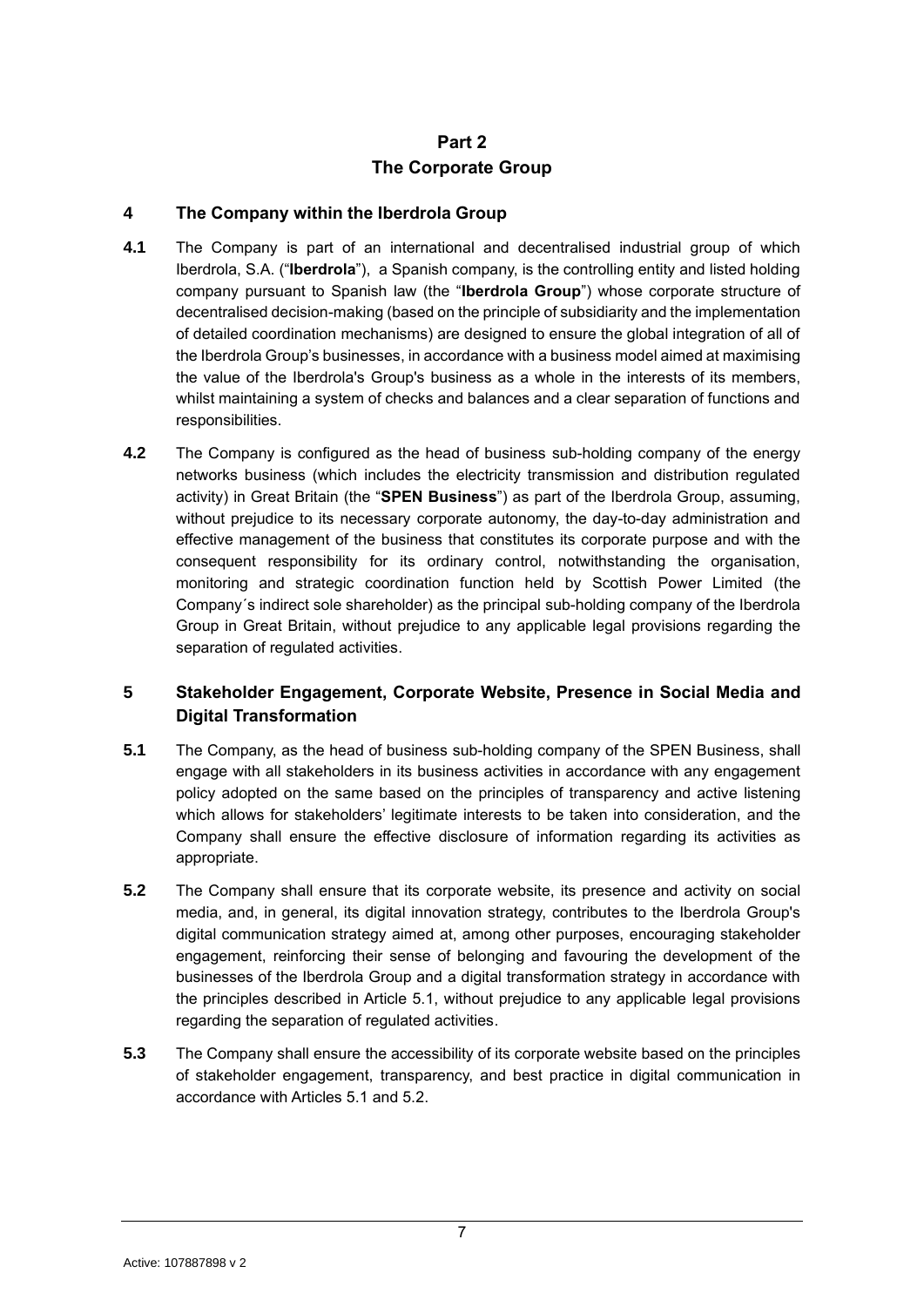# **Part 3 Directors**

### <span id="page-8-1"></span><span id="page-8-0"></span>**Directors' Powers and Responsibilities**

# <span id="page-8-2"></span>**6 Number of Directors**

The Directors shall not be less than 3 nor more than 10 in number. The Company may, by ordinary resolution, from time to time vary the minimum and/or maximum number of **Directors** 

# <span id="page-8-3"></span>**7 Directors' general authority**

Subject to the Articles, the Directors are responsible for the management of the Company's business, for which purpose they may exercise all the powers of the Company.

# <span id="page-8-4"></span>**8 Shareholders' reserve power**

- **8.1** The shareholders may, by special resolution, direct the Directors to take, or refrain from taking, specified action.
- **8.2** No such special resolution invalidates anything which the Directors have done before the passing of the resolution.

# <span id="page-8-5"></span>**9 Directors may delegate**

- **9.1** Subject to the Articles, the Directors may delegate any of the powers which are conferred on them under the Articles:
	- **9.1.1** to such person (who need not be a Director) or committee (comprising any number of persons, who need not be Directors);
	- **9.1.2** by such means (including by power of attorney);
	- **9.1.3** to such an extent;
	- **9.1.4** in relation to such matters or territories; and
	- **9.1.5** on such terms and conditions,

as they think fit.

- **9.2** If the Directors so specify, any such delegation may authorise further delegation of the Directors' powers by any person to whom they are delegated.
- **9.3** Any reference in these Articles to the exercise of a power or discretion by the Directors shall include a reference to the exercise of a power or discretion by any person or committee to whom it has been delegated.
- **9.4** The Directors may revoke any delegation in whole or in part, or alter its terms and conditions.

# <span id="page-8-6"></span>**10 Committees**

The Directors may make regulations in relation to the procedures of committees or subcommittees to whom their powers or discretions have been delegated or sub-delegated. Subject to any such regulations, the meetings and procedures of any committee or sub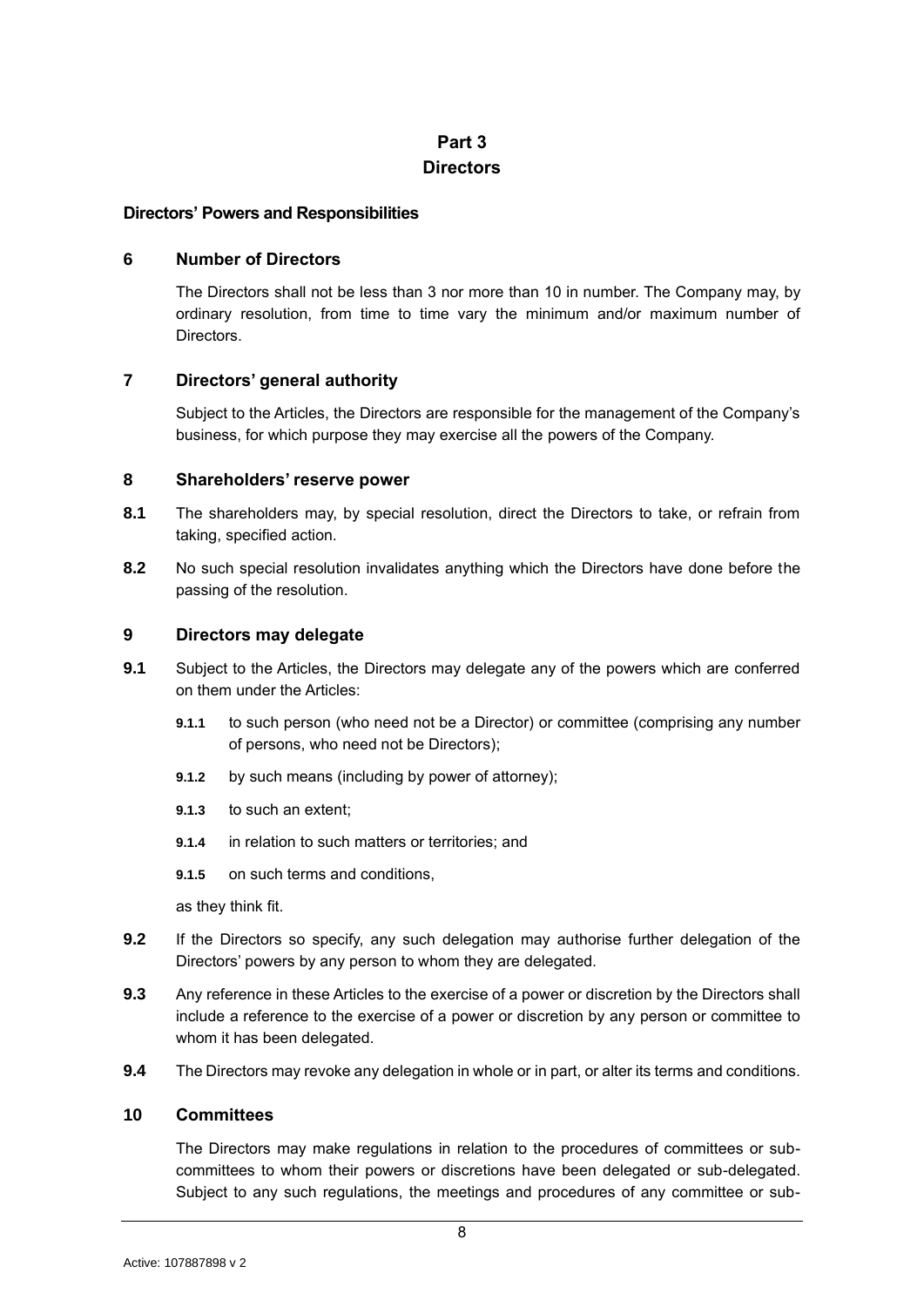committee shall be governed by the provisions of these Articles regulating the meetings and procedures of Directors.

# <span id="page-9-0"></span>**Decision-Making by Directors**

# <span id="page-9-1"></span>**11 Directors to take decisions collectively**

The general rule about decision-making by Directors is that any decision of the Directors must be either a majority decision at a meeting or a decision taken by Directors' written resolution in accordance with Article [12.](#page-9-2)

# <span id="page-9-2"></span>**12 Directors' written resolutions**

- **12.1** Any Director or the Secretary may propose a written resolution by giving written notice to the other Directors including Alternate Directors (if any) whose appointors are entitled to vote on such resolution or to members of a committee formed under Article [10](#page-8-6) for the time being entitled to vote on such a resolution, or may request the Secretary (if any) to give such notice.
- <span id="page-9-5"></span>**12.2** Subject always to Article [12.3,](#page-9-4) a Directors' written resolution is adopted when a majority of the Directors (or Alternate Directors (if any) whose appointors are entitled to vote on such a resolution or the majority of the members of a committee formed under Article [9\)](#page-8-5) who would have been entitled to vote on such a resolution if it had been proposed at a meeting of the Directors have:
	- **12.2.1** signed one or more copies of it; or
	- **12.2.2** otherwise indicated their agreement to it in writing or through any electronic voting system provided by the Company for this purpose.
- <span id="page-9-4"></span>**12.3** A Directors' written resolution is not adopted if the number of Directors who have signed or otherwise indicated their agreement to it in accordance with Article [12.2](#page-9-5) is less than the quorum for Directors' meetings.
- **12.4** Once a Directors' written resolution has been adopted, it must be treated as if it had been a resolution passed at a Directors' meeting in accordance with the Articles.
- **12.5** A Directors' written resolution shall be deemed to be properly sent to a Director if sent in electronic form to such electronic address (if any) as may for the time being be notified by him/her or on his/her behalf to the Company for that purpose or if it is sent to him/her personally or by word of mouth or sent by instrument to him/her at his/her last known address or such other address (if any) as may for the time being be notified by him/her or on his/her behalf to the Company for that purpose.

# <span id="page-9-3"></span>**13 Calling a Directors' meeting**

- <span id="page-9-6"></span>**13.1** Subject to the provisions of these Articles, the Directors may meet together to conduct business, adjourn and otherwise regulate their meetings as they think fit. A Director may at any time, and the Secretary on the requisition of a Director shall, call a meeting of the Directors.
- **13.2** Notice of a meeting of the Board and any specific information deemed necessary shall, and any other communication may, be made available to the Directors digitally and, in particular, through the use of a secure Directors' website which may be set up from time to time.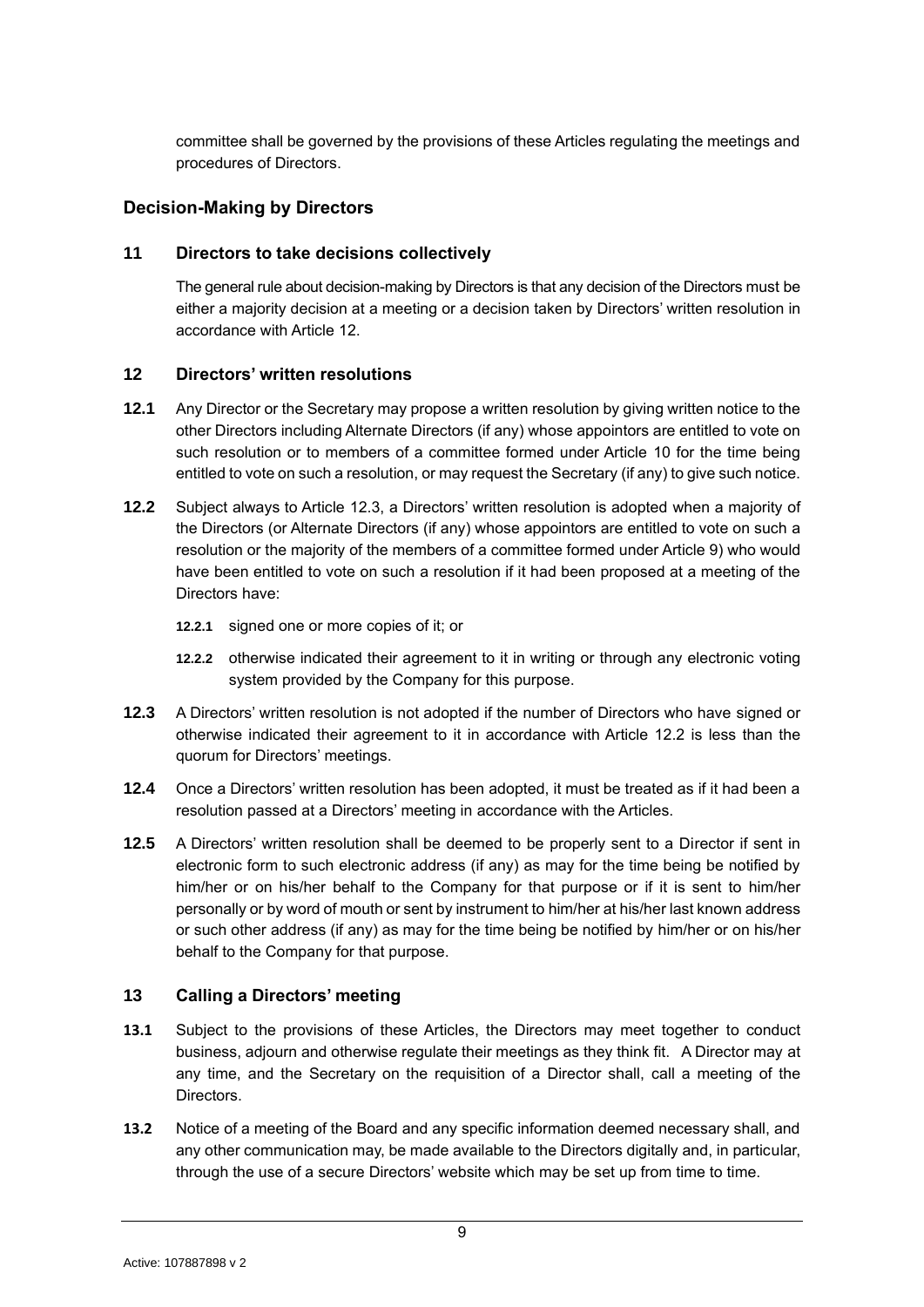- **13.3** Notice of a meeting of the Directors (and any relevant board papers) shall be deemed to be properly sent to a Director if it is sent in electronic form to such address (if any) as may for the time being be notified by him/her or on his/her behalf to the Company for that purpose or if it is sent to him/her personally or by word of mouth or sent by instrument to him/her at his/her last known address or such other address (if any) as may for the time being be notified by him/her or on his/her behalf to the Company for that purpose. Notice of a meeting of the Directors shall be given at least three days prior to the date of the meeting, or less if reasonable in the circumstances. In the event of a dispute on whether reasonable notice was given, the chairman's decision shall be final. A Director may waive notice of a particular meeting either prospectively or retrospectively, and where such waiver is given after the meeting has been held, that does not affect the validity of the meeting, or of any business conducted at it.
- <span id="page-10-1"></span>**13.4** Without prejudice to the first sentence of Article [13.1](#page-9-6) a meeting of the Directors, or of a committee of the Directors, may, if the chairman of the meeting or committee allows, with respect to one or more directors, taking into account the relevant circumstances in each case, consist of a conference between Directors who are not all in one place, but of whom each is able, directly or by telephonic or other communication, to speak to each of the others and to be heard by each of the others simultaneously, adopting, where appropriate, any procedure that ensures that those participating in the proceedings can be identified, that the confidentiality of the proceedings is preserved and that an account of the proceedings (and any decisions adopted therein) is duly taken and preserved. Directors must comply with the security and privacy protocols established by the Company for such proceedings. A Director taking part in such a conference shall be deemed to be present in person at the meeting and shall be entitled to vote or be counted in a quorum accordingly. Without prejudice to any other provision in this Article, such a meeting as referenced within this Article [13.4](#page-10-1) shall be called at the registered office of the Company, and the meeting shall be deemed to take place at the registered office of the Company provided that a participating Director is present at that location or, in the circumstance where this is not the case, wherever any of the participating Directors is, as determined between them. The word "meeting" in these Articles shall be construed accordingly.
- **13.5** The Chairman may invite to the meetings of the Board any persons who the Chairman determines may assist the Directors with relevant information, provided that such persons shall not participate in the decision-making part of the meetings nor any other part of the meeting which does not pertain to the purpose of their attendance. When the Chairman deems it appropriate, the Chairman may authorise their remote attendance, taking into account the relevant circumstances in each case and as referenced in Article 13.4. The Secretary shall record the entry and exit of the guests at each meeting in the minutes.

# <span id="page-10-0"></span>**14 Participation in Directors' meetings**

- **14.1** Subject to the Articles, Directors may participate in a Directors' meeting, or part of a Directors' meeting, to conduct business or adjourn, or otherwise regulate their meetings as they think fit, provided always:
	- **14.1.1** the meeting has been called and takes place in accordance with the Articles; and
	- **14.1.2** they can each communicate to the others any information or opinions they have on any particular item of the business of the meeting.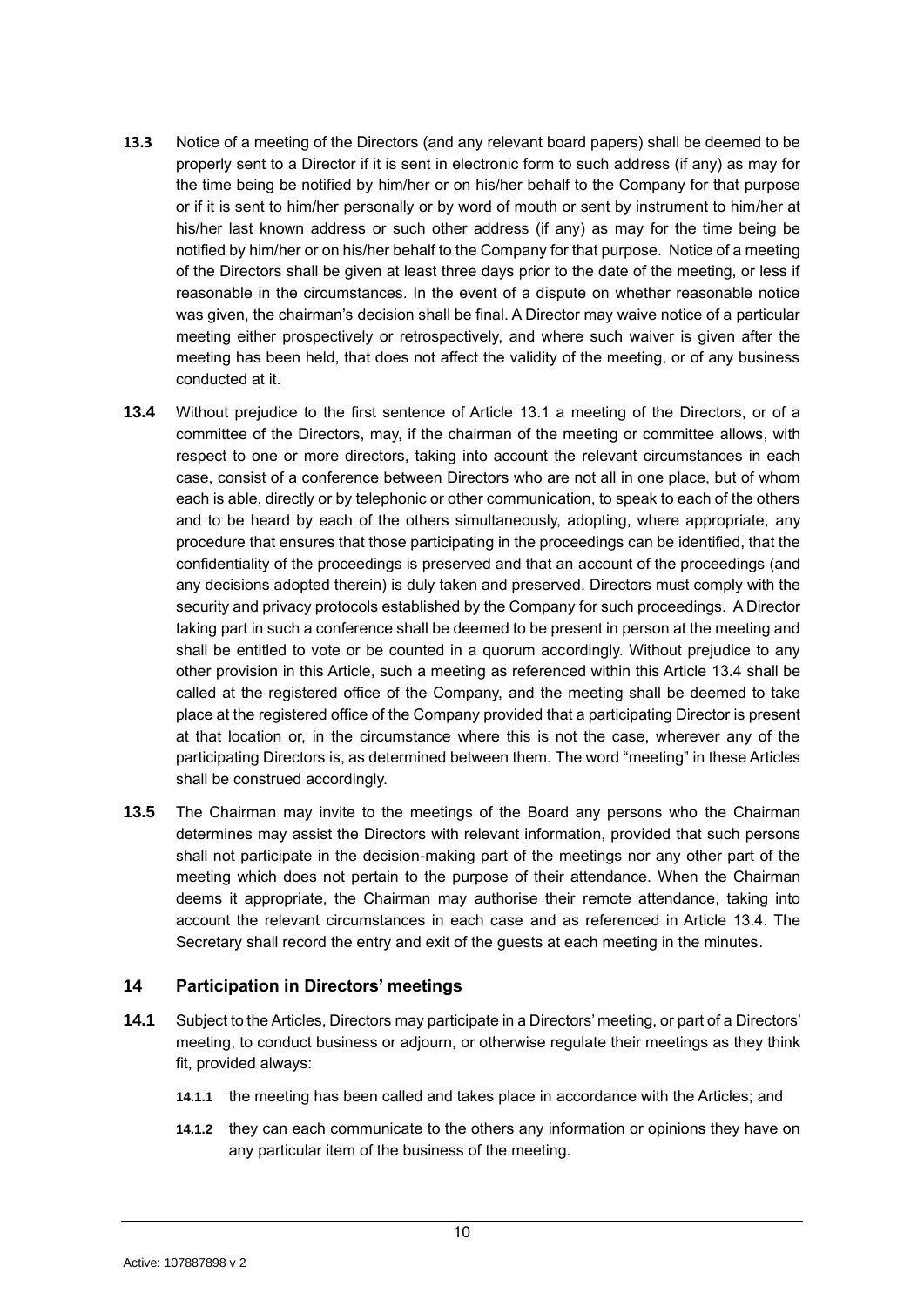**14.2** A Director who is unable to attend any meeting of the Directors and has not appointed an Alternate Director may authorise any other Director to vote on his/her behalf at that meeting. The voting rights of any Director being so authorised in accordance with this Article shall be cumulative, but that Director shall not be counted more than once for the purposes of the quorum. The Secretary shall retain a record of any written notice submitted to the Company. The authorised Director's signature on any resolution or other matter in writing of the Directors shall be as effective as the signature of the authorising Director.

# <span id="page-11-0"></span>**15 Quorum for Directors' meetings**

- **15.1** At a Directors' meeting, unless a quorum is participating, no proposal is to be voted on, except a proposal to call another meeting.
- **15.2** The quorum for Directors' meetings may be fixed from time to time by a decision of the Directors provided that all the Directors unanimously approve such quorum and, unless so fixed at any other number, shall be at least half the members of the Board plus one. In the event that the number of members of the Board is an odd number, the quorum for Directors' meetings, unless fixed at any other number as aforesaid, shall be at least half the members of the Board (rounded up to the next whole number) plus one.
- **15.3** If the total number of Directors for the time being is less than the quorum required, the Directors must not take any decision other than a decision:
	- **15.3.1** to appoint further Directors; or
	- **15.3.2** to call a general meeting so as to enable the shareholders to appoint further Directors.

# <span id="page-11-1"></span>**16 Chairing of Directors' meetings**

- **16.1** The Directors shall appoint a Director to chair their meetings.
- **16.2** The person so appointed for the time being is known as the Chairman.
- **16.3** The Directors may terminate the Chairman's appointment at any time.
- **16.4** If the Chairman is not participating in a Directors' meeting within ten minutes of the time at which it was to start, the participating Directors may appoint one of their number to chair it.

# <span id="page-11-2"></span>**17 Casting vote**

- <span id="page-11-5"></span>**17.1** Subject to Article [17.2,](#page-11-4) if the numbers of votes for and against a proposal are equal, the Chairman or other Director chairing the meeting has a casting vote.
- <span id="page-11-4"></span>**17.2** Article [17.1](#page-11-5) does not apply if, in accordance with the Articles, the Chairman or other Director is not to be counted as participating in the decision-making process for quorum or voting purposes.

# <span id="page-11-3"></span>**18 Validity of proceedings**

All acts (both written and unwritten) done by any meeting of Directors, or of any committee or sub-committee of the Directors, or by any person acting as a member of any such committee or sub-committee, shall as regards all persons dealing in good faith with the Company be valid, notwithstanding that there was some defect in the appointment of any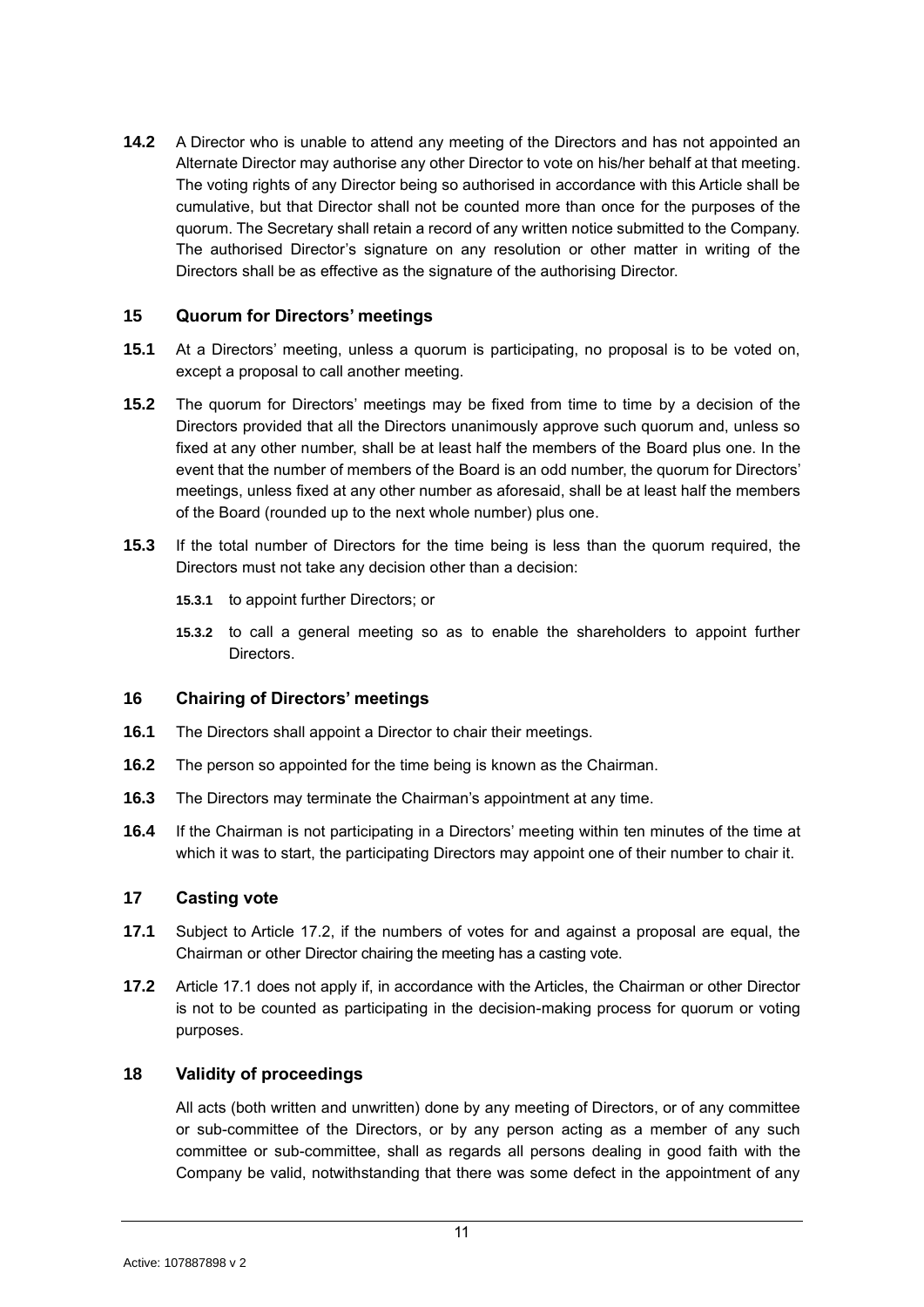Director or any such persons, or that any such persons were disqualified or had vacated office, or were not entitled to vote, or were otherwise incapacitated.

### <span id="page-12-0"></span>**19 Record of decisions to be kept**

The Directors or Secretary (if any) must ensure that the Company keeps a record, in writing, of every majority decision taken by the Directors and of every Directors' written resolution for at least 10 years from the date of the decision or resolution.

# <span id="page-12-1"></span>**20 Directors' discretion to make further rules**

Subject to the Articles, the Directors may make any rule which they think fit about how they take decisions, and about how such rules are to be recorded or communicated to Directors.

# <span id="page-12-2"></span>**21 Change of name**

The Company may change its name by a decision of the Directors.

# <span id="page-12-3"></span>**Directors' Interests**

# <span id="page-12-4"></span>**22 Authorisation of Directors' interests**

- **22.1** For the purposes of Section 175 of the Companies Act 2006, the Directors shall have the power to authorise any matter which would or might otherwise constitute or give rise to a breach of the duty of a Director to avoid a situation in which he/she has, or can have, a direct or indirect interest that conflicts, or possibly may conflict, with the interests of the Company.
- **22.2** Authorisation of a matter under this Article [22](#page-12-4) shall be effective only if:
	- **22.2.1** the matter in question shall have been proposed for consideration at a meeting of the Directors, in accordance with the usual procedures for such meetings or in such other manner as the Directors may resolve;
	- **22.2.2** any requirement as to the quorum at the meeting of the Directors at which the matter is considered is met without counting the Director in question and any other interested Director (together the "**Interested Directors**"); and
	- **22.2.3** the matter was agreed to without the Interested Directors voting or would have been agreed to if the votes of the Interested Directors had not been counted.
- **22.3** Any authorisation of a matter under this Article may:
	- **22.3.1** extend to any actual or potential conflict of interest which may arise out of the matter so authorised;
	- **22.3.2** be subject to such conditions or limitations as the Directors may resolve, whether at the time such authorisation is given or subsequently; and
	- **22.3.3** be terminated by the Directors at any time;

and a Director shall comply with any obligations imposed on him/her by the Directors pursuant to any such authorisation.

**22.4** A Director shall not, save as otherwise agreed by him/her, be accountable to the Company for any benefit which he/she (or a person connected with him/her) derives from any matter authorised by the Directors under this Article [22](#page-12-4) and any contract, transaction or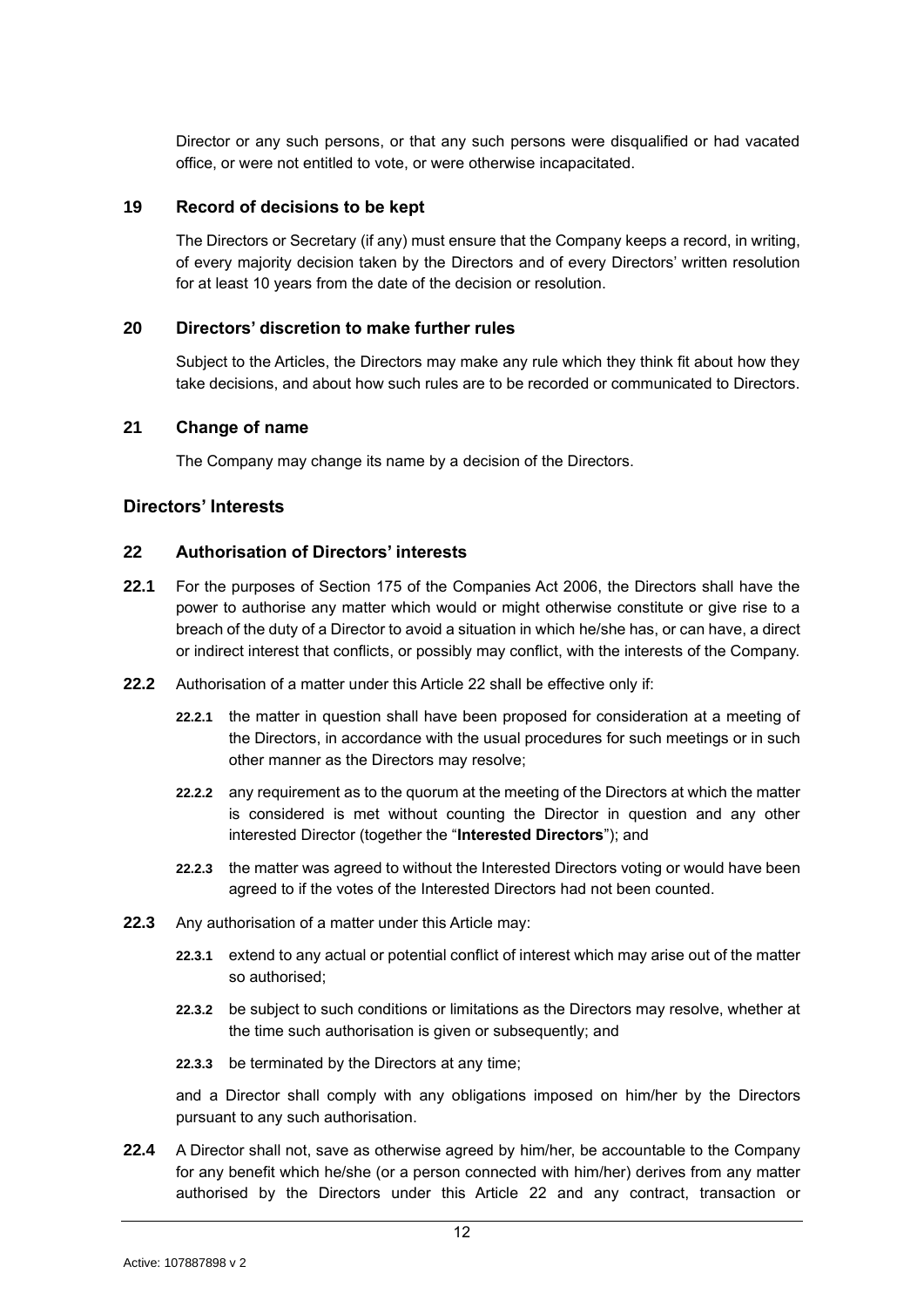arrangement relating to such a matter shall not be liable to be avoided on the grounds of any such benefit.

**22.5** This Article does not apply to a conflict of interest arising in relation to a transaction or arrangement with the Company.

# <span id="page-13-0"></span>**23 Permitted Interests**

- <span id="page-13-5"></span><span id="page-13-4"></span><span id="page-13-2"></span>**23.1** Subject to compliance with Article [23.2,](#page-13-1) a Director, notwithstanding his/her office, may have an interest of the following kind:
	- **23.1.1** where a Director (or a person connected with him/her) is a director or other officer of, or employed by, or otherwise interested (including by the holding of shares) in any Relevant Company;
	- **23.1.2** where a Director (or a person connected with him/her) is a party to, or otherwise interested in, any contract, transaction or arrangement with a Relevant Company, or in which the Company is otherwise interested;
	- **23.1.3** where a Director (or a person connected with him/her) represents the interests of any Member whose interests may conflict, from time to time, with the interests of the Company;
	- **23.1.4** where a Director has an interest which cannot reasonably be regarded as likely to give rise to a conflict of interest;
	- **23.1.5** where a Director has an interest, or a transaction or arrangement gives rise to an interest, of which the Director is not aware; or
	- **23.1.6** where a Director has any other interest authorised by ordinary resolution.

<span id="page-13-6"></span>No authorisation under Article [22](#page-12-4) shall be necessary in respect of any such interest.

- <span id="page-13-1"></span>**23.2** A Director shall declare the nature and extent of any interest permitted under Article [23.1](#page-13-2) and not falling within Article [23.3,](#page-13-3) at a meeting of the Directors or in such other manner as the Directors may resolve.
- <span id="page-13-3"></span>**23.3** No declaration of an interest shall be required by a Director in relation to an interest:
	- **23.3.1** falling within Articles [23.1.1,](#page-13-4) [23.1.3](#page-13-5) or [23.1.5;](#page-13-6)
	- **23.3.2** if, or to the extent that, the other Directors are already aware of such interest (and for this purpose the other Directors are treated as aware of anything of which they ought reasonably to be aware); or
	- **23.3.3** if, or to the extent that, it concerns the terms of his/her service contract (as defined in Section 227 of the Companies Act 2006) that have been or are to be considered by a meeting of the Directors, or by a committee of Directors appointed for the purpose under these Articles.
- **23.4** A Director shall not, save as otherwise agreed by him/her, be accountable to the Company for any benefit which he/she (or a person connected with him/her) derives from any such contract, transaction or arrangement or from any such office or employment or from any interest in any Relevant Company or for such remuneration, each as referred to in Article [23.1,](#page-13-2) and no such contract, transaction or arrangement shall be liable to be avoided on the grounds of any such interest or benefit.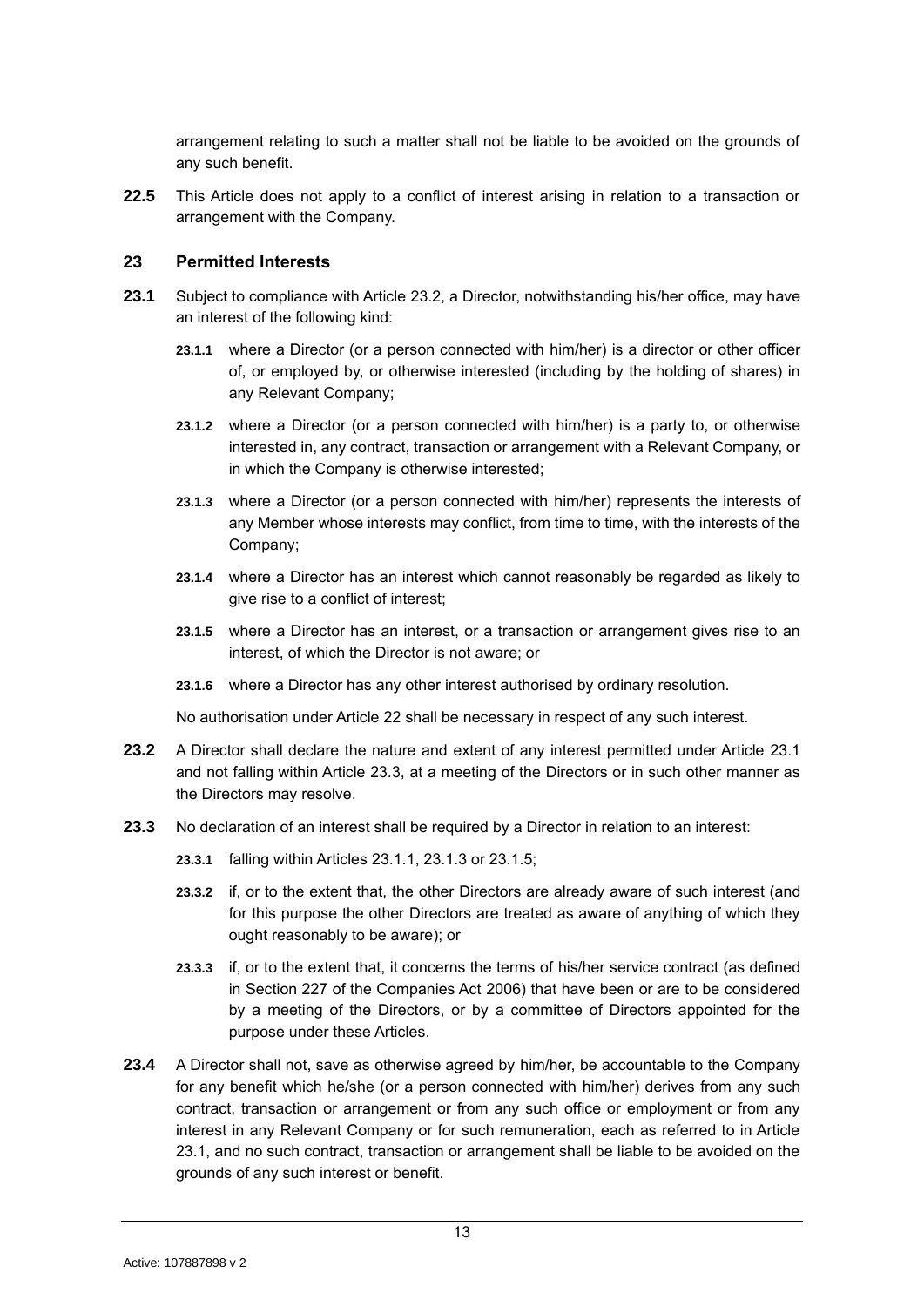- **23.5** For the purposes of this Article [23,](#page-13-0) "**Relevant Company**" shall mean:
	- **23.5.1** the Company;
	- **23.5.2** a subsidiary of the Company;
	- **23.5.3** any holding company of the Company or a subsidiary of any such holding company;
	- **23.5.4** any body corporate promoted by the Company; or
	- **23.5.5** any body corporate in which the Company is otherwise interested.

# <span id="page-14-0"></span>**24 Quorum and voting**

- **24.1** A Director shall not be entitled to vote on any resolution in respect of any contract, transaction or arrangement, or any other proposal, in which he/she (or a person connected with him/her) has an interest, unless the interest is solely of a kind permitted by Article [23.1.](#page-13-2)
- **24.2** A Director shall not be counted in the quorum at a meeting of the Directors in relation to any resolution on which he/she is not entitled to vote.

# <span id="page-14-1"></span>**25 Confidential information**

- <span id="page-14-4"></span>**25.1** Subject to Article [25.2,](#page-14-3) if a Director, otherwise than by virtue of his/her position as Director, receives information in respect of which he/she owes a duty of confidentiality to a person other than the Company, he/she shall not be required:
	- **25.1.1** to disclose such information to the Company or to the Directors, or to any Director, officer or employee of the Company; or
	- **25.1.2** otherwise use or apply such confidential information for the purpose of or in connection with the performance of his/her duties as a Director.
- <span id="page-14-3"></span>**25.2** Directors shall maintain in strict confidence the information (including all deliberations) from meetings of, and provided in connection with their positions on, the Board and the committees of which they are members, as appropriate. They shall refrain from disclosing (other than in the course of the proper fulfilment of their duties as Directors) the information, data, reports and background information to which they have had access in the exercise of their duties, and from using such information for their own benefit or that of a third party. Directors must also adhere to any restrictions or procedures established for the use of electronic systems, applications and similar items made available to them by the Company.
- **25.3** Where such duty of confidentiality arises out of a situation in which the Director has, or can have, a direct or indirect interest that conflicts, or possibly may conflict, with the interests of the Company, Article [25.1](#page-14-4) shall apply only if the conflict arises out of a matter which has been authorised under Article [22](#page-12-4) or falls within Article [23.](#page-13-0)
- **25.4** This Article [25](#page-14-1) is without prejudice to any equitable principle or rule of law which may excuse or release the Director from disclosing information, in circumstances where disclosure may otherwise be required under this Article [25.](#page-14-1)

# <span id="page-14-2"></span>**26 Directors' interests - general**

**26.1** For the purposes of Articles [22](#page-12-4) to [26:](#page-14-2)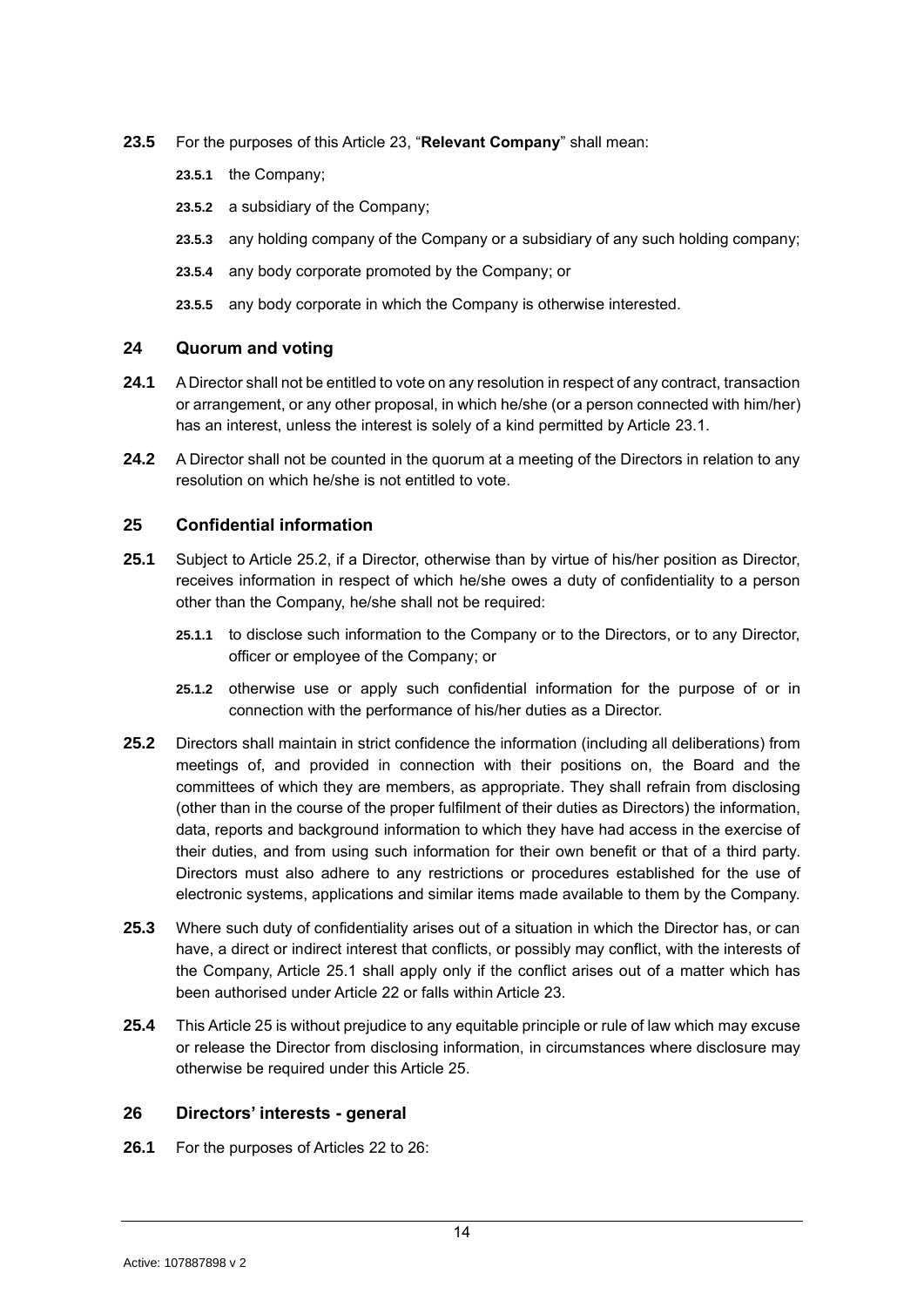- **26.1.1** a person is connected with a Director if that person is connected for the purposes of Section 252 of the Companies Act 2006; and
- **26.1.2** an interest (whether of the Director or of such a connected person) of which a Director has no knowledge and of which it is unreasonable to expect him/her to have knowledge shall not be treated as an interest of his/her.
- **26.2** Where a Director has an interest which can reasonably be regarded as likely to give rise to a conflict of interest, the Director may, and shall if so requested by the Directors, take such additional steps as may be necessary or desirable for the purpose of managing such conflict of interest, including compliance with any procedures laid down from time to time by the Directors for the purpose of managing conflicts of interest generally and/or any specific procedures approved by the Directors for the purpose of or in connection with the situation or matter in question, including without limitation:
	- **26.2.1** absenting himself/herself from any meetings of the Directors at which the relevant situation or matter falls to be considered; and
	- **26.2.2** not reviewing documents or information made available to the Directors generally in relation to such situation or matter and/or arranging for such documents or information to be reviewed by a professional adviser to ascertain the extent to which it might be appropriate for him/her to have access to such documents or information.
- **26.3** Directors must adopt the necessary measures to prevent creating conflicts of interest as contemplated by the law.
- **26.4** Without prejudice to any provision of law, a conflict of interest shall arise where the interests of a Director, whether on their own behalf or on behalf of others, conflict, directly or indirectly, with the interests of the Company (or the companies within the Iberdrola Group) and their duties towards the Company.
- **26.5** The Secretary shall create and maintain an up-to-date record of the conflicts of interest reported by Directors, being the register of directors' interests, and the reporting Directors shall ensure that the information contained in this register shall be sufficiently detailed to make it possible to understand the scope of each conflict of interest situation.
- **26.6** The Company may by ordinary resolution ratify any contract, transaction or arrangement, or other proposal, not properly authorised by reason of a contravention of any provisions of Articles [22](#page-12-4) to [26.](#page-14-2)

# <span id="page-15-0"></span>**Appointment of Directors**

### <span id="page-15-1"></span>**27 Methods of appointing Directors**

- **27.1** Any person who is willing to act as a Director, and is permitted by law to do so, may be appointed to be a Director:
	- **27.1.1** by ordinary resolution;
	- **27.1.2** by a decision of the Directors; or
	- **27.1.3** by a notice given in accordance with Article [30.](#page-17-0)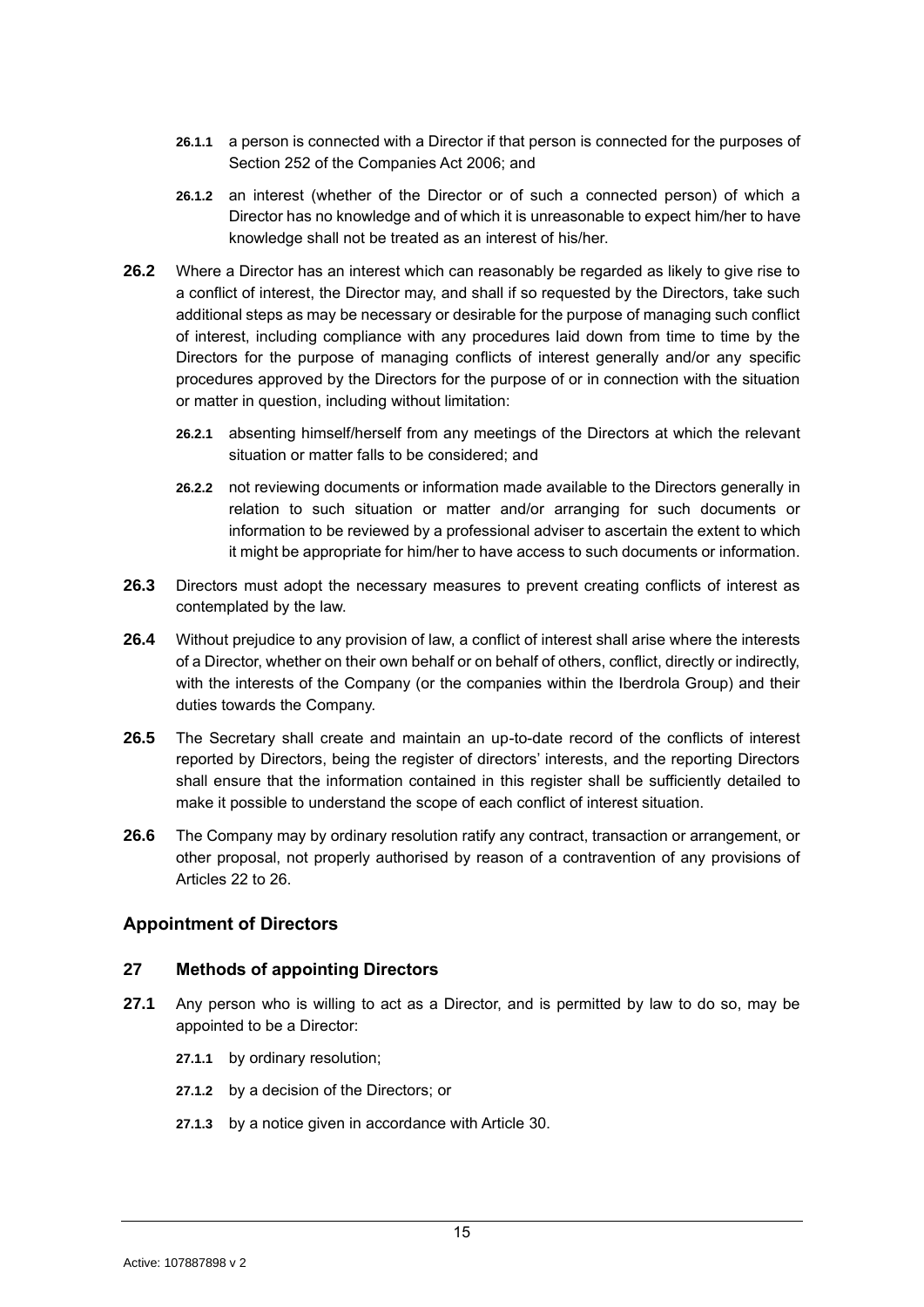- <span id="page-16-2"></span>**27.2** In any case where, as a result of death, the Company has no shareholders and no Directors, the personal representatives of the last shareholder to have died have the right, by notice in writing, to appoint a person to be a Director.
- **27.3** For the purposes of Article [27.2,](#page-16-2) where two or more shareholders die in circumstances rendering it uncertain who was the last to die, a younger shareholder is deemed to have survived an older shareholder.

# <span id="page-16-0"></span>**28 Appointment or removal of an independent director**

Without prejudice to the provisions of the Companies Act 2006 and to any applicable legal provisions regarding regulated activity, no appointment or removal of an independent director (as defined in Article [34.1.3\)](#page-18-3) shall be carried out without first obtaining a proposal or report by the Appointments Committee of Iberdrola, which shall take into account their personal and professional merit, and in particular their experience in relation to the corporate purpose, their links with the geographical areas in which the Company performs its activities, and their independence of judgement in pursuit of the corporate interest.

# <span id="page-16-1"></span>**29 Termination of Director's appointment**

- **29.1** A person ceases to be a Director as soon as:
	- **29.1.1** that person ceases to be a Director by virtue of any provision of the Companies Act 2006 or is prohibited from being a director by law;
	- **29.1.2** a bankruptcy order is made against that person;
	- **29.1.3** a composition is made with that person's creditors generally in satisfaction of that person's debts;
	- **29.1.4** a registered medical practitioner who is treating that person gives a written opinion to the Company stating that that person has become physically or mentally incapable of acting as a director and may remain so for more than three months;
	- **29.1.5** notification is received by the Company from the Director that the Director is resigning from office, and such resignation has taken effect in accordance with its terms;
	- **29.1.6** a shareholder or shareholders holding in aggregate a majority of the nominal value of the shares of the Company terminates that Director's appointment by written notice to the Company;
	- **29.1.7** the ultimate holding company (as defined under Section 1159 of the Companies Act 2006), from time to time, of the Company terminates that Director's appointment by written notice to the Company; or
	- **29.1.8** notice of termination is served or deemed served upon the Director and that notice is given by all the other Directors for the time being.
- **29.2** If a Director holds an appointment to an executive office which automatically terminates on termination of his/her office as a Director, his/her removal from office pursuant to this Article [29](#page-16-1) shall be deemed an act of the Company and shall have effect without prejudice to any claim for damages for breach of any contract of service between him/her and the Company.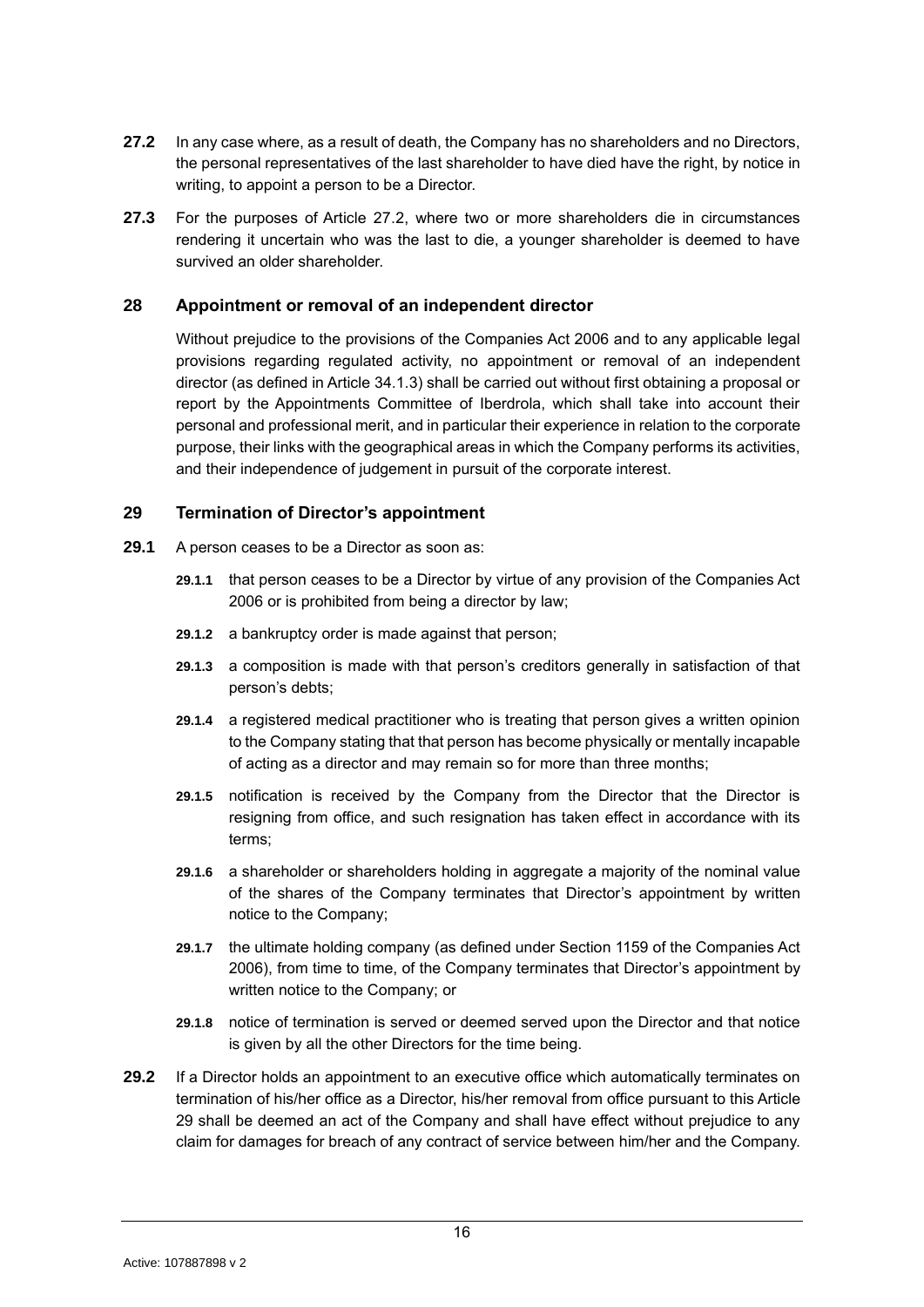# <span id="page-17-0"></span>**30 Appointment of Director by majority shareholders**

A shareholder or shareholders holding in aggregate a majority of the nominal value of the shares may, by notice to the Company, appoint any person to be a Director to fill a vacancy or to be an additional Director.

# <span id="page-17-1"></span>**31 Directors' remuneration**

Any Director who is appointed to any executive office (including for this purpose the office of Chairman or deputy chairman or vice-chairman whether or not such office is held in an executive capacity) or who serves on any committee or who acts as trustee of a retirement benefits scheme or employees' share scheme or who otherwise performs services which, in the opinion of the Directors or any committee thereof, are outside the scope of the ordinary duties of a Director or who makes any special exertions in going or residing abroad or otherwise in or about the business of the Company, may be paid such extra remuneration by way of salary, commission or otherwise as the Directors may determine.

# <span id="page-17-2"></span>**32 Directors' expenses**

- **32.1** The Company may pay any reasonable expenses which the Directors properly incur in connection with their attendance at:
	- **32.1.1** meetings of Directors or committees of Directors;
	- **32.1.2** general meetings; or
	- **32.1.3** separate meetings of the holders of any class of shares or of debentures of the Company,

or otherwise in connection with the exercise of their powers and the discharge of their responsibilities in relation to the Company.

# <span id="page-17-3"></span>**33 Appointment of executive Officers**

- **33.1** The Directors may from time to time appoint one or more of their number to be the holder of any executive office or make any appointment by them of a Director conditional upon his/her accepting any executive office (including, where considered appropriate, the office of Chairman, deputy chairman or vice-chairman, or chief, deputy chief or assistant chief executive whether or not such office is held in an executive capacity) and may enter into an agreement or arrangement with any such Director for his/her employment by the Company or for the provision by him/her of any services outside the scope of the ordinary duties of a Director. For the avoidance of doubt, the holder of an executive office need not be appointed as a Director in an executive capacity. Any such appointment, agreement or arrangement may be made on such terms and for such period as they may (subject to the Companies Acts) resolve and, without prejudice to the terms of any contract entered into in any particular case, may at any time revoke or vary the terms of any such appointment.
- **33.2** The appointment of any Director to the office of Chairman or chief executive shall automatically terminate if he/she ceases to be a Director but without prejudice to any claim for damages for breach of any contract of service between him/her and the Company.
- **33.3** The appointment of any Director to any other executive office shall not automatically terminate if he/she ceases to be a Director for any reason, unless the contract or resolution under which he/she holds office shall expressly state otherwise, in which event such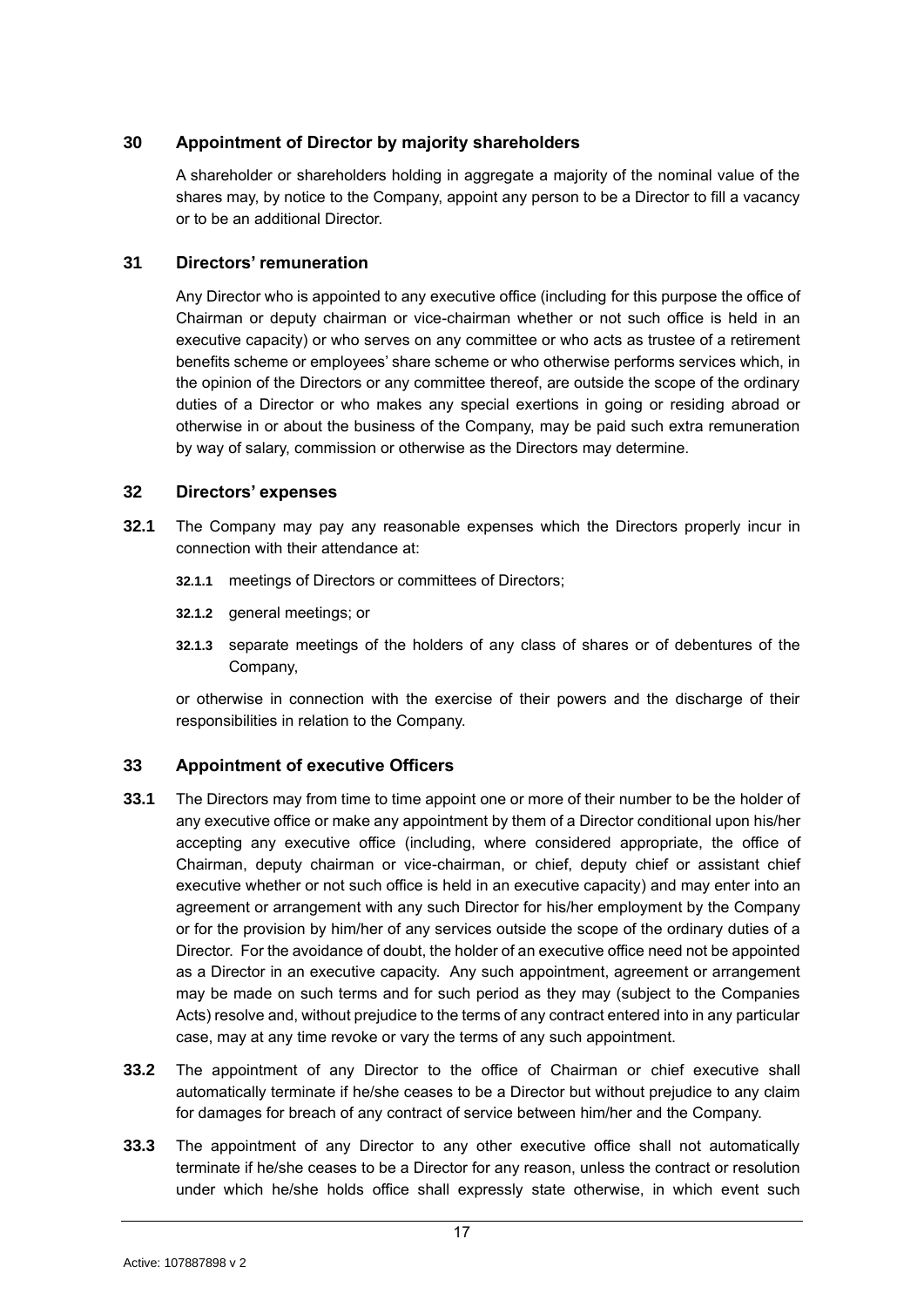<span id="page-18-0"></span>termination shall be without prejudice to any claim for damages for breach of any contract of service between him/her and the Company.

# **34 Types of Director**

- <span id="page-18-3"></span>**34.1** A Director might be classified within one of the following categories:
	- **34.1.1** executive directors, being those who perform management functions within the Company;
	- **34.1.2** non-executive, non-independent directors, being those who represent a direct or indirect shareholder of the Company and do not have the status of executive director;
	- **34.1.3** independent directors, being those who do not represent a direct or indirect shareholder of the Company and do not have the status of executive director, and who provide independent oversight and advice in the performance of their duties as a Director; and
	- **34.1.4** other directors, being those who, while not having the status of executive director nor representing a direct or indirect shareholder of the Company, for any reason do not qualify as independent.
- **34.2** The classification of Directors under this Article [34](#page-18-0) shall not affect the independence with which all Directors must perform the functions pertaining to their office and their compliance with their statutory duties as Directors of the Company or any applicable legal provisions regarding regulated activities.

# <span id="page-18-1"></span>**Alternate Directors**

### <span id="page-18-2"></span>**35 Alternate Directors**

- **35.1** Any Director (the "**appointor**") may at any time appoint any person (including another Director) to be his/her alternate (the "**Alternate**" or the "**Alternate Director**") and may at any time terminate such appointment.
- **35.2** The appointment or termination of appointment of an Alternate Director must be made by notice in writing signed by the appointor or in any other manner approved by the Directors, or in accordance with Article [35.4.](#page-18-4)
- **35.3** The notice must identify the proposed Alternate and, in the case of an appointment, contain a statement signed by the proposed Alternate stating that the proposed Alternate is willing to act as the Alternate of the Director giving the notice.
- <span id="page-18-4"></span>**35.4** The appointment of an Alternate Director shall terminate:
	- **35.4.1** when the appointor revokes the appointment by notice to the Company specifying when it is to terminate;
	- **35.4.2** on the occurrence in relation to the Alternate of any event which if it happened to the Alternate's appointor, would result in the termination of the appointor's appointment as a Director;
	- **35.4.3** on receipt by the Company of notice in writing by the Alternate of his/her resignation from such appointment;
	- **35.4.4** on the death of the Alternate's appointor; or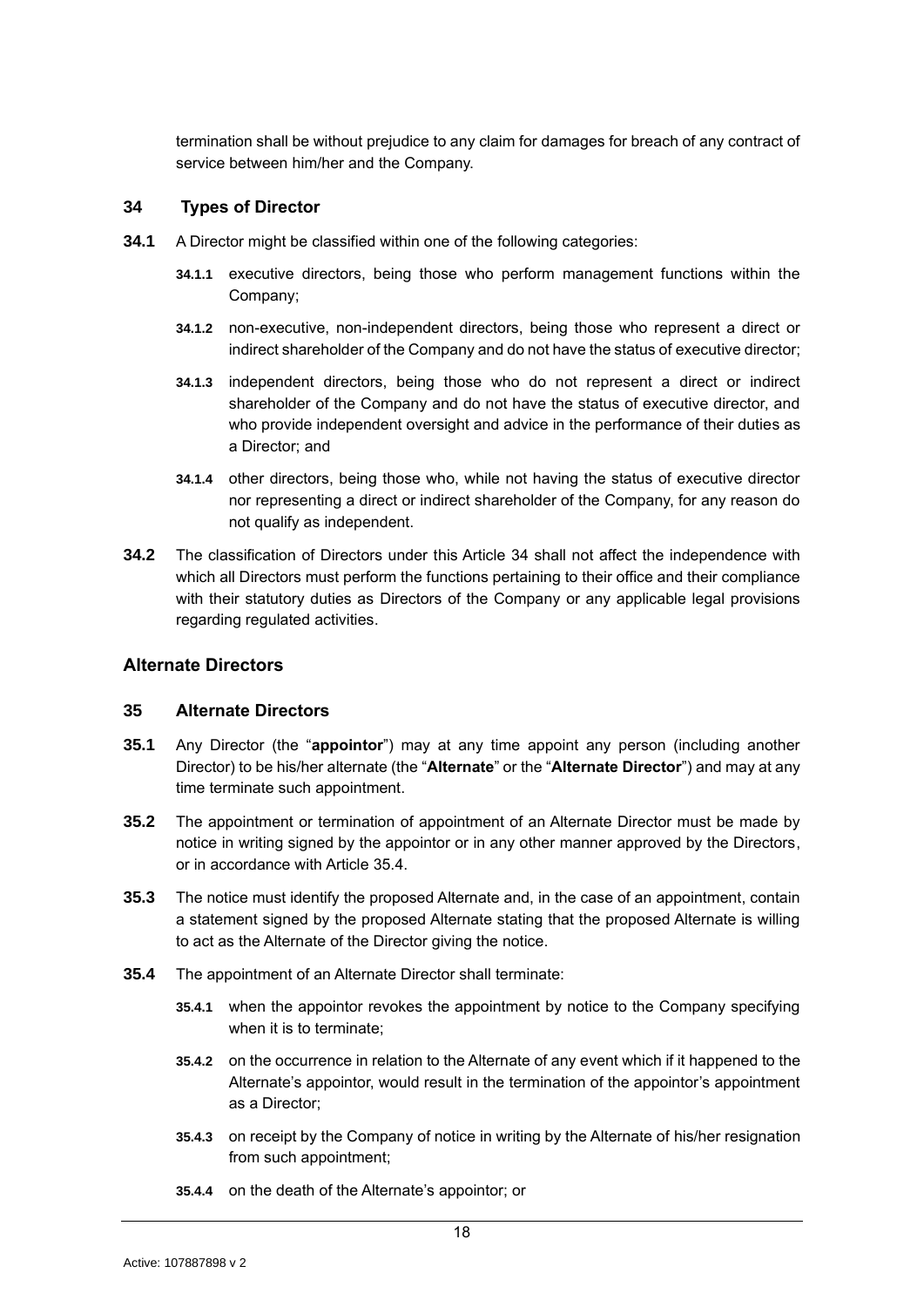**35.4.5** if his/her appointor ceases to be a Director.

- **35.5** An Alternate Director shall be entitled to receive notices of meetings of the Directors and of any committee of the Directors of which his/her appointor is a member and shall be entitled to attend and vote as a Director at any such meeting and be counted in the quorum at any such meeting at which his/her appointor is not personally present and generally at such meetings to perform all functions of his/her appointor as a Director. For the purposes of the proceedings at such meetings, the provisions of these Articles shall apply as if the Alternate Director (instead of his/her appointor) were a Director.
- **35.6** If an Alternate is himself/herself a Director or shall attend any such meeting as an Alternate for more than one Director, his/her voting rights shall be cumulative, but he/she shall not be counted more than once for the purposes of the quorum.
- **35.7** If his/her appointor is for the time being temporarily unable to act through ill health or disability an Alternate's signature to any resolution in writing of the Directors shall be as effective as the signature of his/her appointor.
- **35.8** This Article [35](#page-18-2) shall also apply (with such changes as are necessary) to such extent as the Directors may from time to time resolve to any meeting of any committee of the Directors of which the appointor of an Alternate Director is a member.
- **35.9** An Alternate Director shall not (except as otherwise provided in this Article [35\)](#page-18-2) have power to act as a Director, nor shall he/she be deemed to be a Director for the purposes of these Articles, nor shall he/she be deemed to be the agent of his/her appointor.
- **35.10** An Alternate Director shall be entitled to contract and be interested in and benefit from contracts or arrangements or transactions and to be repaid expenses and to be indemnified to the same extent as if he/she were a Director.
- **35.11** An Alternate shall not be entitled to receive remuneration from the Company in respect of his/her appointment as Alternate Director except to the extent his/her appointor directs the Company to pay to the Alternate some of the remuneration otherwise payable to that Director.

# <span id="page-19-0"></span>**Secretary**

# <span id="page-19-1"></span>**36 Secretary**

- **36.1** If the Directors so resolve, a Secretary shall be appointed on such terms as the Directors think fit. Any Secretary so appointed may at any time be removed from office by the Directors, but without prejudice to any claim for damages for breach of any contract of service between him/her and the Company.
- **36.2** The Secretary shall be responsible for performing the typical duties of a company secretary which shall include (but not be limited to) ensuring compliance with the relevant provisions of the Companies Acts and all matters of corporate governance.
- **36.3** The Secretary shall (without prejudice to any obligations or duties of Directors) perform the functions assigned to him/her by law and by the Company's system of corporate governance, and in particular:
	- **36.3.1** to keep and preserve a record of the resolutions of the Member(s) of the Company;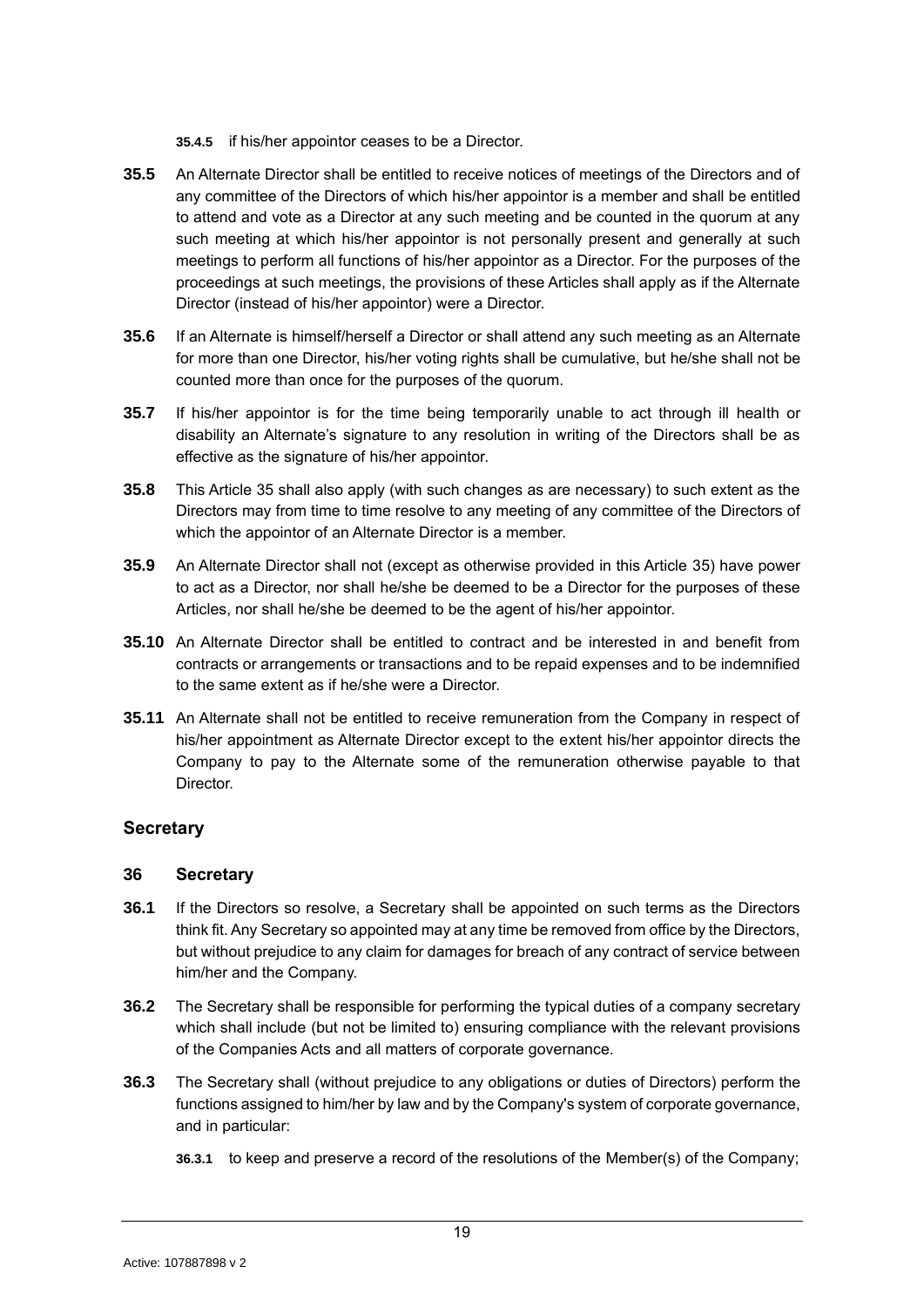- **36.3.2** to inform the Board of any resolutions of the Company approved by its Member(s), and to make any relevant filings in connection with such resolutions in accordance with the relevant legal requirements;
- **36.3.3** to keep and preserve a record of contracts entered into between the Member(s) and the Company;
- **36.3.4** to keep and preserve a record of minutes of the Board and other administrative bodies on which he/she holds the office of secretary, duly reflecting the development of the meetings, and also to keep and preserve the corporate documentation generated in relation to the operation of these administrative bodies;
- **36.3.5** to advise upon and check the legality of the actions of the Board and other administrative bodies on which he/she holds the office of secretary and that such actions are in accordance with the Company's system of corporate governance, taking into account for such purposes, among other things, any provisions that may be issued by regulatory bodies;
- **36.3.6** to advise the Board in relation to the development and updating of the Company's system of corporate governance;
- <span id="page-20-1"></span>**36.3.7** to facilitate the Company's interaction with the Directors and the proper functioning of the Board, in accordance with the instructions of the Chairman;
- <span id="page-20-2"></span>**36.3.8** to assist the Chairman in arranging for the Directors to receive, with sufficient notice and in the appropriate format, relevant information for the proper exercise of their duties, and to facilitate requests for information and documentation from the Directors in respect of those matters that are of interest to the Board;
- **36.3.9** to exercise the duties set out in Articles [36.3.7](#page-20-1) and [36.3.8](#page-20-2) above in relation to the committees or commissions of the Board on which he/she acts as secretary;
- **36.3.10** to arrange for all relevant information to be included on the Company's corporate website in accordance with the Company's system of corporate governance;
- **36.3.11** to ensure, under the supervision of the Chairman, the effective coordination (and establishment of all necessary information flows) between the Board and the internal committees or commissions with advisory or support functions in relation to the Board; and
- **36.3.12** to certify any documentation in respect of any of the above.

### <span id="page-20-0"></span>**37 Experts and legal adviser to the Board**

- **37.1** For the purpose of procuring assistance for the exercise of their duties, any Director may request the engagement, at the Company's expense, of legal, accounting, technical, business or financial advisers or other experts.
- **37.2** Such engagement must relate to specific issues which have significant importance and complexity and which emerge in the course of the Director's performance of their office.
- **37.3** The request for an expert to be hired must be channelled through the Secretary, who may, in turn, put it before the Board for approval, and such approval by the Board may be denied in well-founded instances, including where: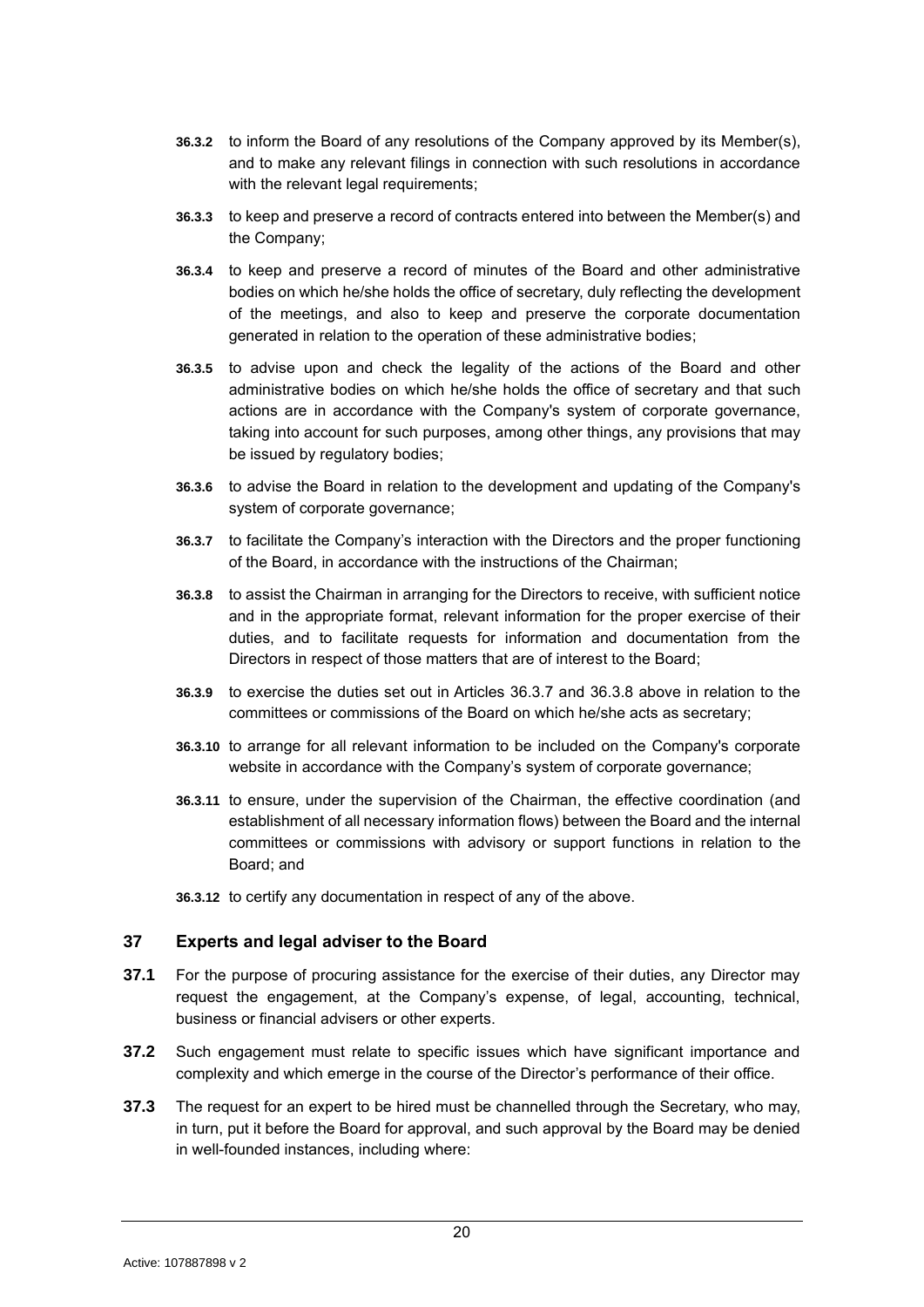- **37.3.1** expert advice is not necessary for the proper performance of the duties entrusted to the Directors;
- **37.3.2** the cost thereof is not reasonable in light of the significance of the issues or the assets and income of the Company;
- **37.3.3** the technical assistance sought may be adequately provided by the Company's own experts and technical personnel; or
- **37.3.4** it may entail a risk to the confidentiality of information which will be required to be made available to the expert.
- **37.4** The Board may also appoint a legal adviser to the Board. The Secretary may assume the functions of such legal adviser where the Board so determines, provided he/she is a practising solicitor and there is otherwise full compliance with all legal and professional requirements.

# **Part 4 Shares and Distributions**

# <span id="page-21-1"></span><span id="page-21-0"></span>**Shares**

# <span id="page-21-2"></span>**38 All shares to be fully paid up**

- **38.1** No share is to be issued for less than the aggregate of its nominal value and any premium to be paid to the Company in consideration for its issue.
- **38.2** This does not apply to shares taken on the formation of the Company by the subscribers to the Company's memorandum.

# <span id="page-21-3"></span>**39 Pre-emption rights**

The directors may allot equity securities as if Section 561 of the Companies Act 2006 (Existing shareholders' rights of pre-emption) did not apply to the allotment.

### <span id="page-21-4"></span>**40 Powers to issue different classes of share**

- **40.1** Subject to the Articles, but without prejudice to the rights attached to any existing share, the Company may issue shares with such rights or restrictions as may be determined by ordinary resolution (or, if the Company does not so determine, as the Directors may determine in accordance with section 550 of the Companies Act 2006).
- **40.2** The Company may issue shares which are to be redeemed, or are liable to be redeemed at the option of the Company or the holder, and the Directors may determine the terms, conditions and manner of redemption of any such shares.

# <span id="page-21-5"></span>**41 Trusts**

The Company shall be entitled, but shall not be bound, to accept and, in case of acceptance, shall be entitled to record in such manner as it may think fit, notices of any trusts in respect of any of the shares. Notwithstanding any such acceptance and/or the making of any such record, the Company shall not be bound to see to the execution, administration or observance of any trust, whether expressed, implied or constructive in respect of any shares,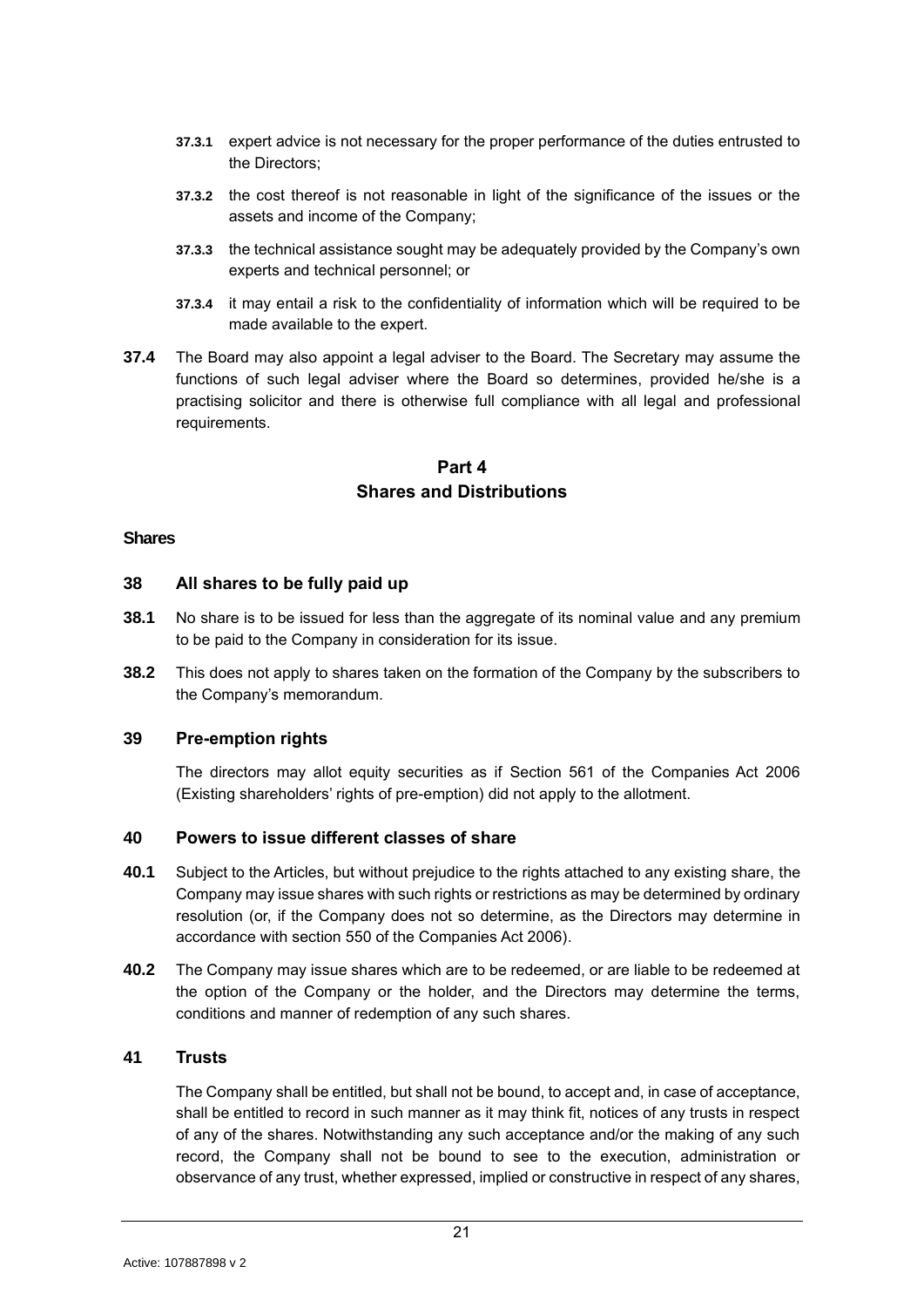and shall be entitled to recognise and give effect to the acts and deeds of the holders of such shares as if they were absolute owners thereof. For the purpose of this article, "trust" includes any right in respect of any shares other than an absolute right thereto in the holder thereof for the time being or such other rights in case of transmission of shares as are set out in the Articles.

### <span id="page-22-0"></span>**42 Share certificates**

- **42.1** The Company must issue each shareholder, free of charge, with one or more certificates in respect of the shares which that shareholder holds.
- **42.2** Every certificate must specify:
	- **42.2.1** the number and class of shares to which it relates;
	- **42.2.2** the nominal value of those shares;
	- **42.2.3** that the shares are fully paid; and
	- **42.2.4** any distinguishing numbers assigned to them.
- **42.3** No certificate may be issued in respect of shares of more than one class.
- **42.4** If more than one person holds a share, only one certificate may be issued in respect of it.
- **42.5** Certificates shall be executed by the Company in such manner as the Directors may decide.

# <span id="page-22-1"></span>**43 Replacement share certificates**

- **43.1** A shareholder who has separate certificates in respect of shares of one class may request in writing that it be replaced with a consolidated certificate. The Company may comply with such request at its discretion.
- **43.2** A shareholder who has a consolidated share certificate may request in writing that it be replaced with two or more separate certificates representing the shares in such proportions as he/she may specify. The Company may comply with such request at its discretion.
- **43.3** If a share certificate is damaged or defaced or alleged to have been lost, stolen or destroyed, the Member shall be issued a new certificate representing the same shares upon request.
- **43.4** No new certificate will be issued pursuant to this Article [43](#page-22-1) unless the relevant shareholder has:
	- **43.4.1** first delivered the old certificate or certificates to the Company for cancellation; or
	- **43.4.2** complied with such conditions as to evidence and indemnity as the Directors may think fit; and
	- **43.4.3** paid such reasonable fee as the Directors may decide.
- **43.5** In the case of shares held jointly by several persons, any request pursuant to this Article [43](#page-22-1) may be made by any one of the joint holders.

### <span id="page-22-2"></span>**44 Authorisation for share buy back out of cash**

Subject to the Companies Act 2006, but without prejudice to any other provision of these Articles, the Company may purchase its own shares out of capital otherwise than in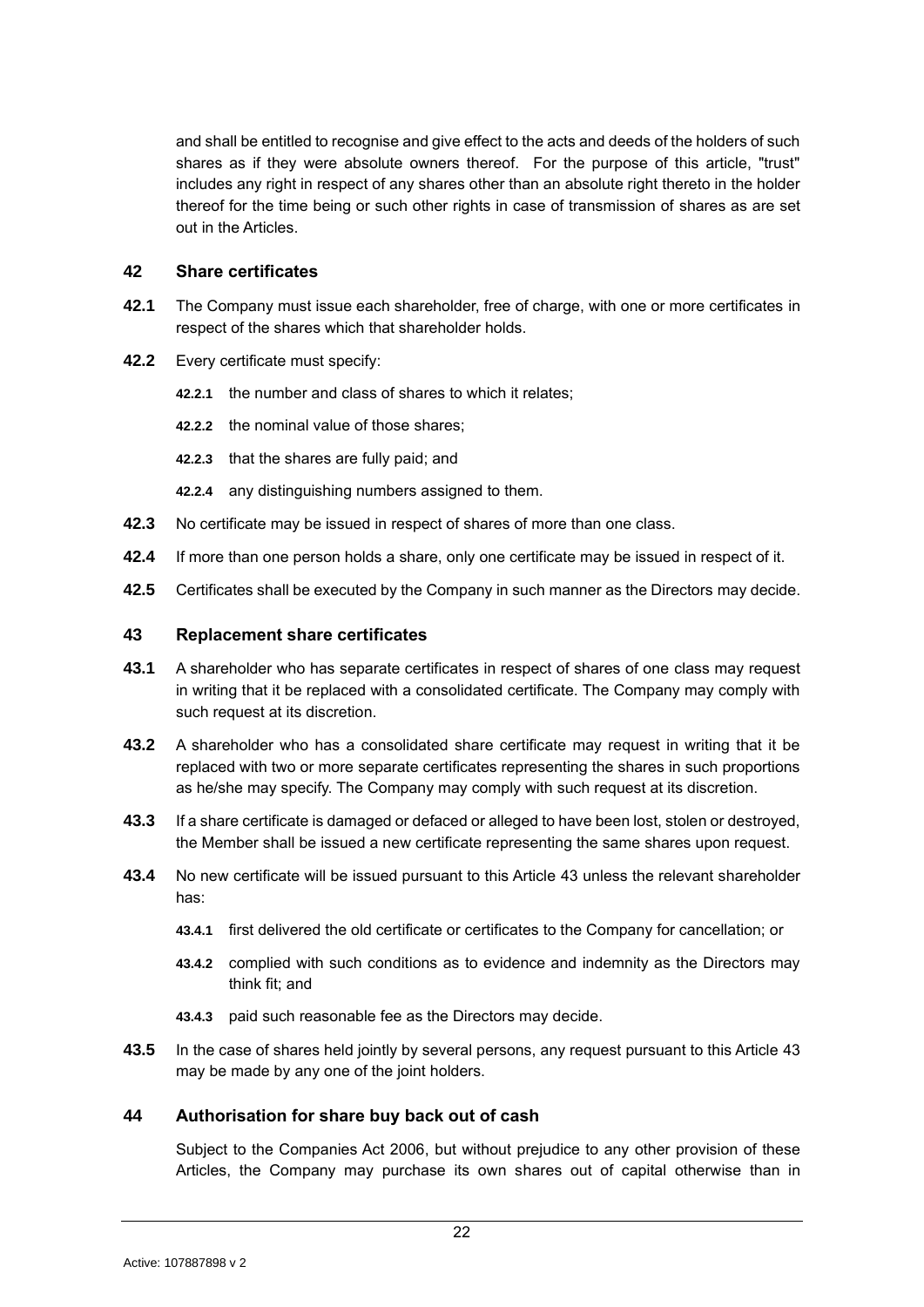accordance with Chapter 5 of Part 18 of the Companies Act 2006, up to an aggregate purchase price in a financial year of the lower of:

- **44.1** £15,000; or
- **44.2** the nominal value of 5% of its fully paid share capital as at the beginning of the financial year.

# <span id="page-23-0"></span>**45 Share transfers**

- **45.1** Shares may be transferred by means of an instrument of transfer executed by or on behalf of the transferor. Such instrument of transfer must be in hard copy form but may otherwise be in any usual form or any other form approved by the Directors.
- **45.2** No fee may be charged for registering any instrument of transfer or other document relating to or affecting the title to any share.
- **45.3** The Company may retain any instrument of transfer which is registered.
- **45.4** The transferor remains the holder of the shares concerned until the transferee's name is entered in the register of Members in respect of those shares.
- **45.5** The Directors may refuse to register the transfer of a share, and if they do so, the instrument of transfer must be returned to the transferee with the notice of the refusal unless they suspect that the proposed transfer may be fraudulent.

# <span id="page-23-1"></span>**46 Transmission of shares**

- **46.1** If title to a share passes to a transmittee, the Company may only recognise the transmittee as having any title to that share.
- **46.2** A transmittee who produces such evidence of entitlement to shares as the Directors may reasonably require:
	- **46.2.1** may, subject to the Articles, choose either to become the holder of those shares or to have them transferred to another person, provided that the Directors shall, in any case, have the same right to decline registration as they would have had in the case of a transfer of the share by the relevant Member before the occurrence of the transmission event, and
	- **46.2.2** subject to the Articles, and pending any transfer of the shares to another person, has the same rights as the holder had.
- **46.3** A transmittee does not have the right to attend or vote at a general meeting, or agree to a proposed written resolution, in respect of shares to which it is entitled, by reason of the holder's death or bankruptcy or otherwise, unless it becomes the holder of those shares.

# <span id="page-23-2"></span>**47 Exercise of transmittees' rights**

- **47.1** A transmittee who wishes to become the holder of shares to which it has become entitled must notify the Company in writing of that wish.
- **47.2** If the transmittee wishes to have a share transferred to another person, the transmittee must execute an instrument of transfer in hard copy form in respect of it.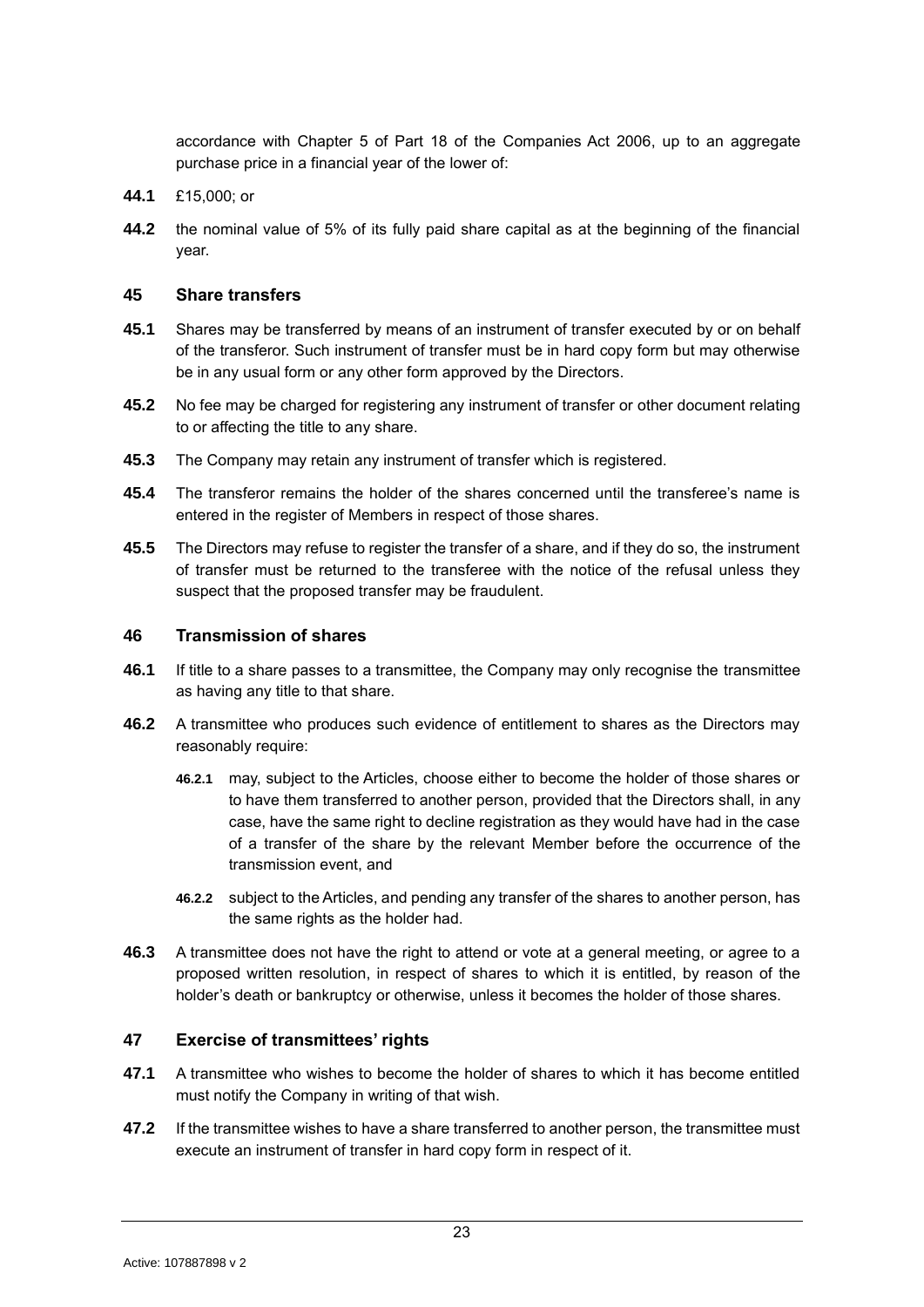**47.3** Any transfer made or executed under this Article [47](#page-23-2) is to be treated as if it were made or executed by the person from whom the transmittee has derived rights in respect of the share, and as if the event which gave rise to the transmission had not occurred.

# <span id="page-24-0"></span>**48 Transmittees bound by prior notices**

If a notice is given to a shareholder in respect of shares and a transmittee is entitled to those shares, the transmittee is bound by the notice if it was given to the shareholder before the transmittee's name has been entered in the register of Members.

# <span id="page-24-1"></span>**Dividends and Other Distributions**

# <span id="page-24-2"></span>**49 Procedure for declaring dividends**

- **49.1** The Company may by ordinary resolution declare dividends, and the Directors may decide to pay dividends (whether final or otherwise).
- **49.2** A dividend must not be declared unless the Directors have made a recommendation as to its amount. Such a dividend must not exceed the amount recommended by the Directors.
- **49.3** No dividend may be declared or paid unless it is in accordance with shareholders' respective rights.
- **49.4** Unless the shareholders' resolution to declare or Directors' decision to pay a dividend, or the terms on which shares are issued, specify otherwise, it must be paid by reference to each shareholder's holding of shares on the date of the resolution or decision to declare or pay it.
- **49.5** If the Company's share capital is divided into different classes, no interim dividend may be paid on shares carrying deferred or non-preferred rights if, at the time of payment, any preferential dividend is in arrear.
- **49.6** The Directors may pay fixed dividends on any class of shares carrying such a dividend expressed to be payable on fixed dates on the dates prescribed for payment if it appears to them that the profits available for distribution justify the payment.
- **49.7** If the Directors act in good faith, they do not incur any liability to the holders of shares conferring preferred rights for any loss they may suffer by the lawful payment of a fixed or interim dividend on shares with deferred or non-preferred rights.

# <span id="page-24-3"></span>**50 Payment of dividends and other distributions**

- **50.1** Where a dividend or other sum which is a distribution is payable in respect of a share, it must be paid by one or more of the following means:
	- **50.1.1** transfer to a bank or building society account specified by the payee either in writing or as the Directors may otherwise decide;
	- **50.1.2** sending a cheque made payable to the payee by post to the payee at the payee's registered address (if the payee is a holder of the share), or (in any other case) to an address specified by the payee either in writing or as the Directors may otherwise decide;
	- **50.1.3** sending a cheque made payable to such person by post to such person at such address as the payee has specified either in writing or as the Directors may otherwise decide; or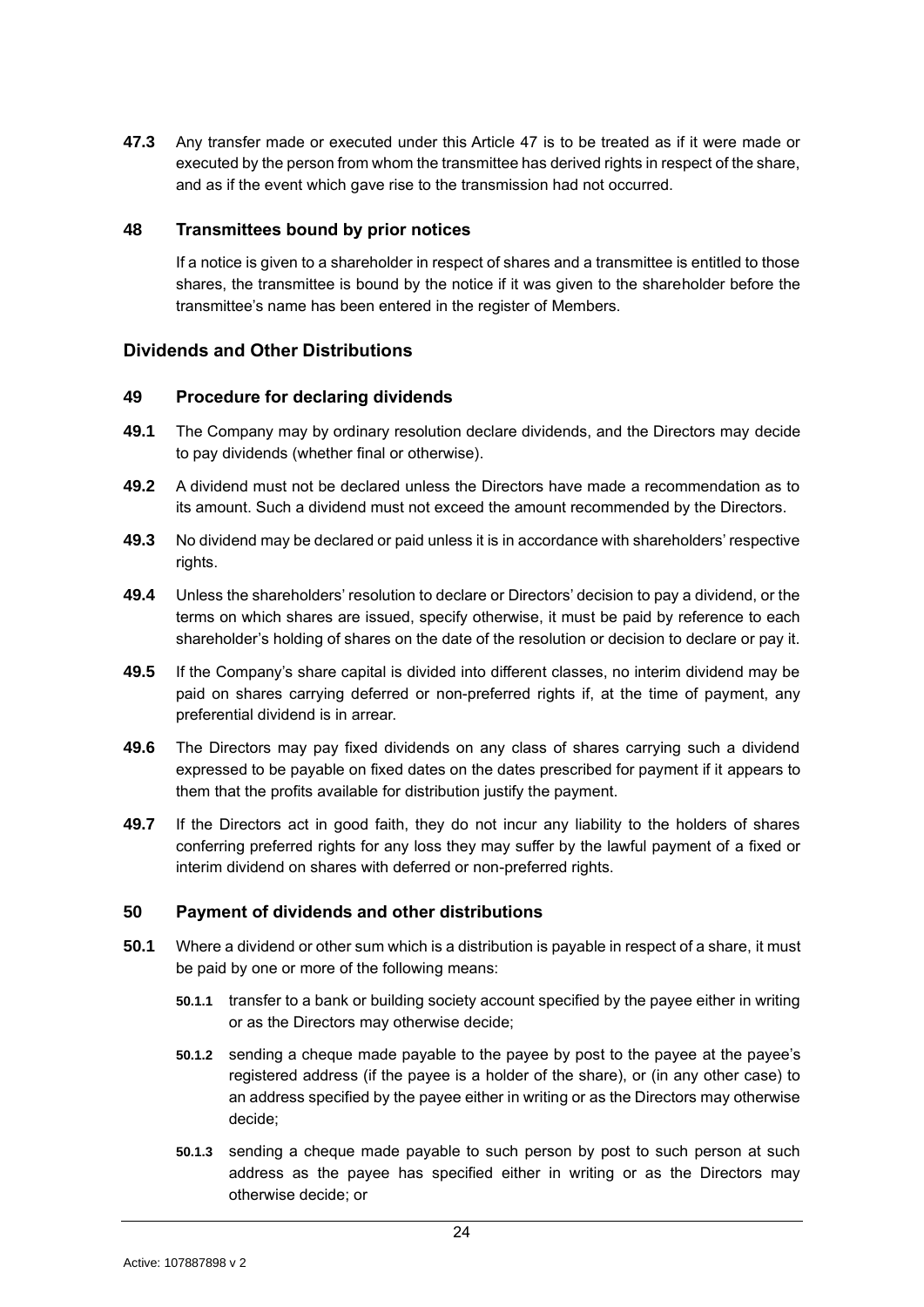- **50.1.4** any other means of payment as the Directors agree with the payee either in writing or by such other means as the Directors decide.
- **50.2** Subject to the provisions of these Articles and to the rights attaching to any shares, any dividend or other sum payable on or in respect of a share may be paid in such currency as the Directors may resolve, using such exchange rate for currency conversions as the Directors may select.
- **50.3** In the Articles, the "**payee**" means, in respect of a share in respect of which a dividend or other sum is payable:
	- **50.3.1** the holder of the share; or
	- **50.3.2** if the share has two or more joint holders, whichever of them is named first in the register of Members; or
	- **50.3.3** if the holder is no longer entitled to the share by reason of death or bankruptcy, or otherwise by operation of law, the transmittee; or
	- **50.3.4** such other person or persons as the holder (or, in the case of joint holders, all of them) may direct.

# <span id="page-25-0"></span>**51 No interest on distributions**

- **51.1** The Company may not pay interest on any dividend or other sum payable in respect of a share unless otherwise provided by:
	- **51.1.1** the terms on which the share was issued; or
	- **51.1.2** the provisions of another agreement between the holder of that share and the Company.

### <span id="page-25-1"></span>**52 Unclaimed distributions**

- **52.1** All dividends or other sums which are:
	- **52.1.1** payable in respect of shares; and
	- **52.1.2** unclaimed after having been declared or become payable,

may be invested or otherwise made use of by the Directors for the benefit of the Company until claimed.

- **52.2** The payment of any such dividend or other sum into a separate account does not make the Company a trustee in respect of it.
- <span id="page-25-2"></span>**52.3** The Company shall be entitled to cease sending dividend warrants and cheques by post or otherwise to a Member if those instruments have been returned undelivered to, or left uncashed by, that Member on at least two consecutive occasions, or, following one such occasion, reasonable enquiries have failed to establish the Member's new address. The entitlement conferred on the Company by this Article [52.3](#page-25-2) in respect of any Member shall cease if the Member claims a dividend or cashed a dividend warrant or cheque.
- **52.4** If:
	- **52.4.1** twelve years have passed from the date on which a dividend or other sum became due for payment; and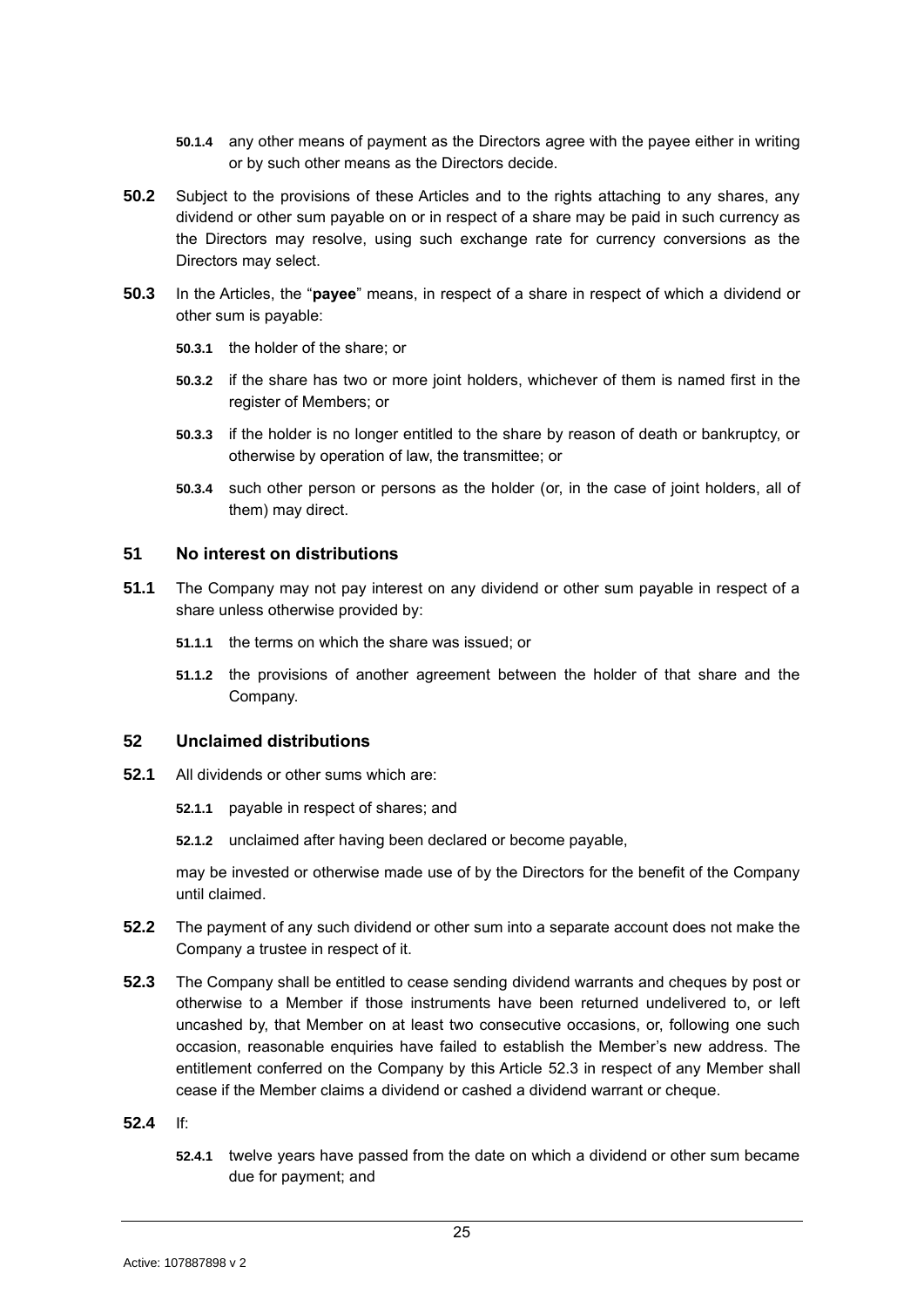**52.4.2** the payee has not claimed it,

the payee is no longer entitled to that dividend or other sum and it ceases to remain owing by the Company.

# <span id="page-26-0"></span>**53 Non-cash distributions**

- **53.1** Subject to the terms of issue of the share in question, the Company may, by ordinary resolution on the recommendation of the Directors, direct the payment of a dividend in whole or in part or other distribution payable in respect of a share by the transfer of non-cash assets of equivalent value (including, without limitation, shares or other securities in any Company) and the Directors shall give effect to such resolution.
- **53.2** For the purposes of paying a non-cash distribution, the Directors may make whatever arrangements they think fit, including, where any difficulty arises regarding the distribution:
	- **53.2.1** fixing the value of any assets;
	- **53.2.2** paying cash to any payee on the basis of that value in order to adjust the rights of recipients; and
	- **53.2.3** vesting any assets in trustees.

### <span id="page-26-1"></span>**54 Waiver of distributions**

- **54.1** Payees may waive their entitlement to a dividend or other distribution payable in respect of a share in whole or in part by giving the Company notice in writing to that effect, but if:
	- **54.1.1** the share has more than one holder; or
	- **54.1.2** more than one person is entitled to the share, whether by reason of the death or bankruptcy of one or more joint holders, or otherwise,

the notice is not effective unless it is expressed to be given, and signed, by all the holders or persons otherwise entitled to the share.

# <span id="page-26-2"></span>**Capitalisation of Profits**

### <span id="page-26-3"></span>**55 Authority to capitalise and appropriation of capitalised sums**

- **55.1** Subject to the Articles, the Directors may, if they are so authorised by an ordinary resolution:
	- **55.1.1** capitalise any profits of the Company (whether or not they are available for distribution) which are not required for paying a preferential dividend, or any sum standing to the credit of the Company's share premium account, capital redemption reserve or other undistributable reserve; and
	- **55.1.2** appropriate any sum which they so decide to capitalise (a "**capitalised sum**") to the persons who would have been entitled to it if it were distributed by way of dividend (the "**persons entitled**") and in the same proportions.
- **55.2** Capitalised sums must be applied:
	- **55.2.1** on behalf of the persons entitled; and
	- **55.2.2** in the same proportions as a dividend would have been distributed to them.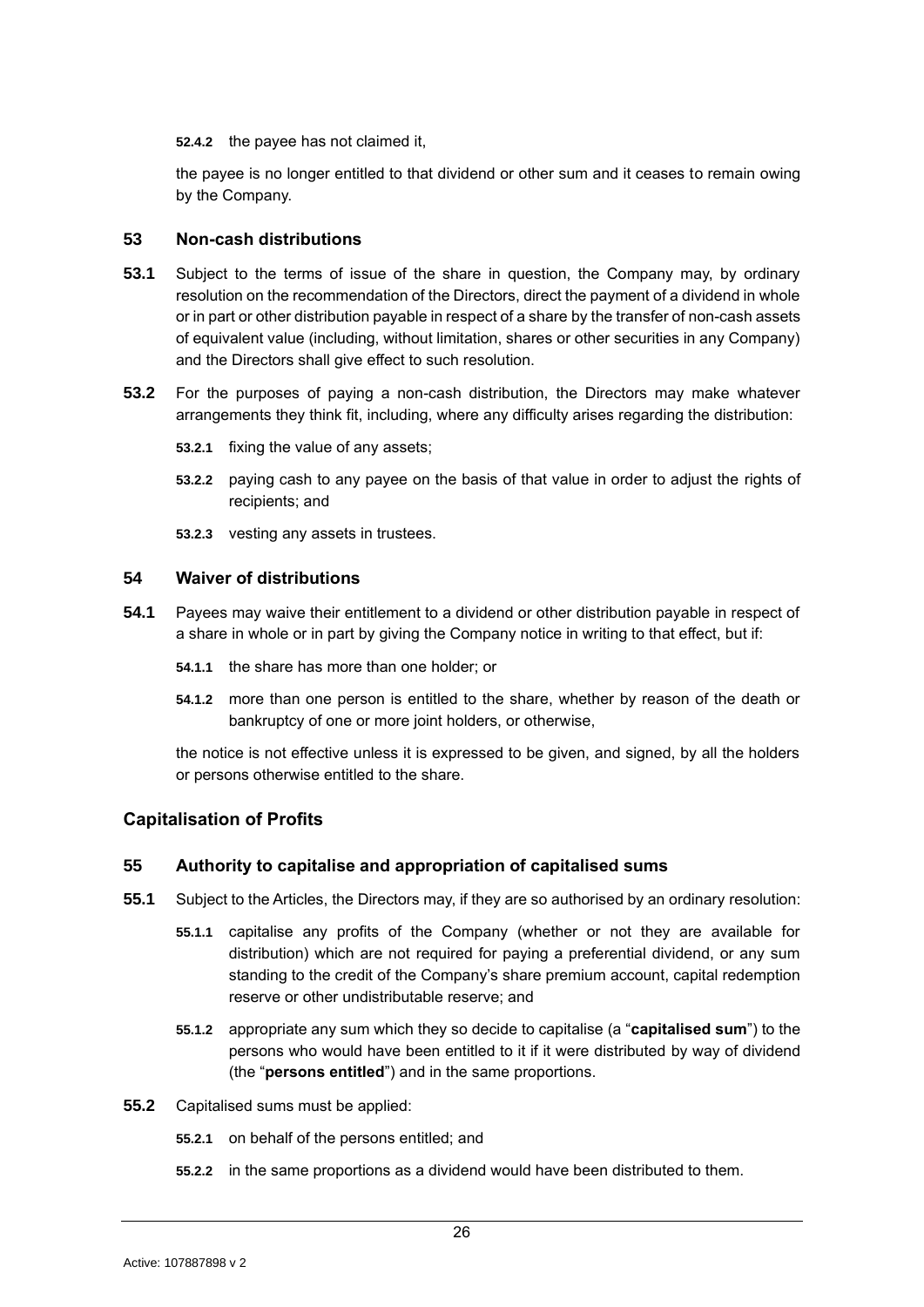- <span id="page-27-4"></span>**55.3** Any capitalised sum may be applied in paying up new shares of a nominal amount equal to the capitalised sum which are then allotted credited as fully paid to the persons entitled or as they may direct.
- <span id="page-27-5"></span>**55.4** A capitalised sum which was appropriated from profits available for distribution may be applied in paying up new debentures of the Company which are then allotted credited as fully paid to the persons entitled or as they may direct.
- **55.5** Subject to the Articles the Directors may:
	- **55.5.1** apply capitalised sums in accordance with Articles [55.3](#page-27-4) and [55.4](#page-27-5) partly in one way and partly in another;
	- **55.5.2** make such arrangements as they think fit to deal with shares or debentures becoming distributable in fractions under this Article [55](#page-26-3) (including to disregard fractional entitlements or for the benefit of them to accrue to the Company ); and
	- **55.5.3** authorise any person to enter into an agreement with the Company on behalf of all the persons entitled which is binding on them in respect of the allotment of shares and debentures to them under this Article [55.](#page-26-3)

# **Part 5 Decision-Making by Shareholders**

# <span id="page-27-1"></span><span id="page-27-0"></span>**Organisation of General Meetings**

# <span id="page-27-2"></span>**56 Attendance and speaking at general meetings**

- **56.1** A person is able to exercise the right to speak at a general meeting when that person is in a position to communicate to all those attending the meeting, during the meeting, any information or opinions which that person has on the business of the meeting.
- **56.2** A person is able to exercise the right to vote at a general meeting when:
	- **56.2.1** that person is able to vote, during the meeting, on resolutions put to the vote at the meeting; and
	- **56.2.2** that person's vote can be taken into account in determining whether or not such resolutions are passed at the same time as the votes of all the other persons attending the meeting.
- **56.3** The Directors may make whatever arrangements they consider appropriate to enable those attending a general meeting to exercise their rights to speak or vote at it.
- **56.4** In determining attendance at a general meeting, it is immaterial whether any two or more shareholders attending it are in the same place as each other.
- **56.5** Two or more persons who are not in the same place as each other attend a general meeting if their circumstances are such that if they have (or were to have) rights to speak and vote at that meeting, they are (or would be) able to exercise them.

# <span id="page-27-3"></span>**57 Quorum for general meetings**

No business, other than the appointment of the Chairman of the Meeting, is to be transacted at a general meeting unless a quorum is present at the time when the meeting proceeds to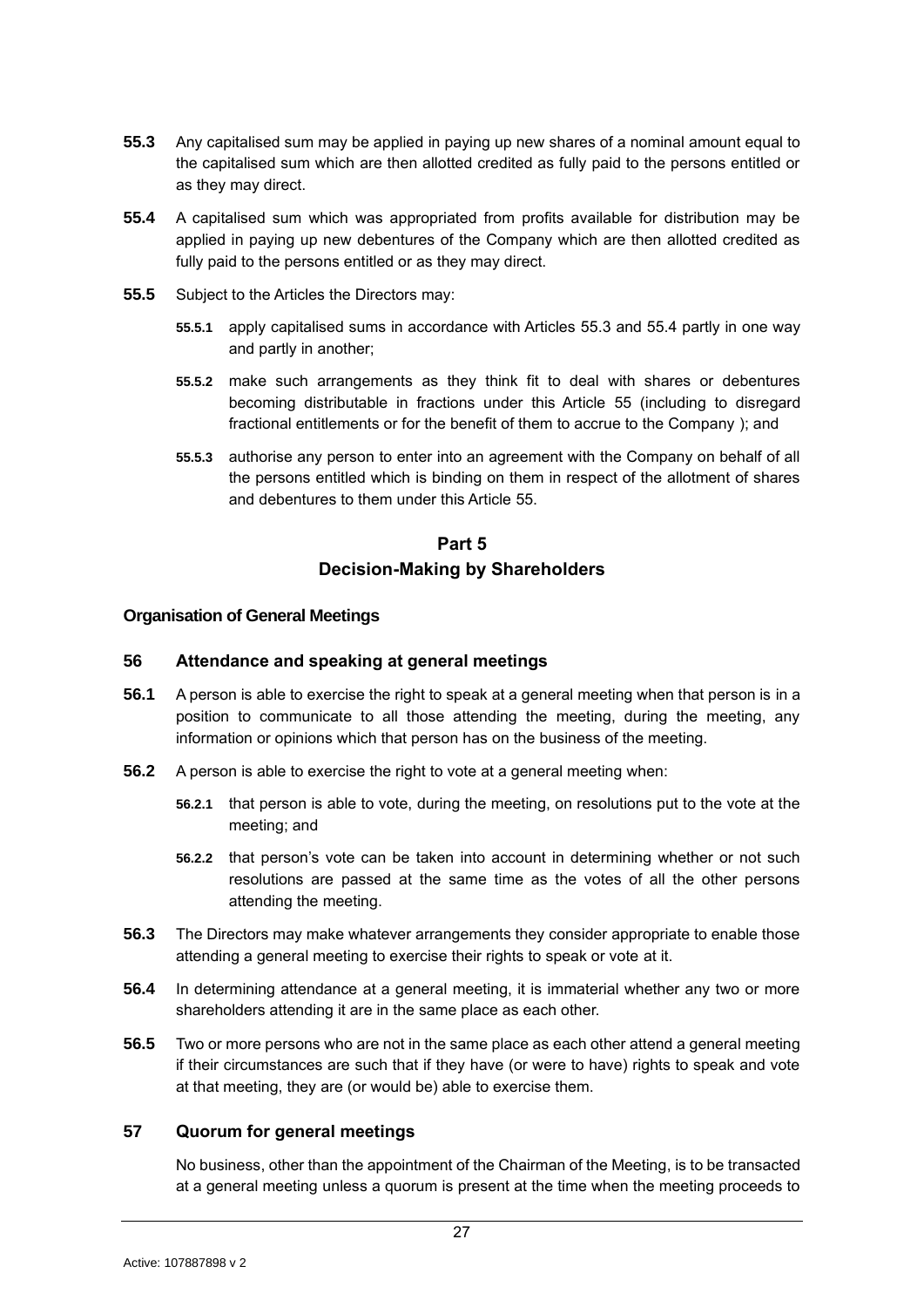business and during the transaction of business. One person entitled to vote upon the business to be transacted, being a Member, the proxy of a Member or a duly authorised representative of a corporation which is a Member, shall be a quorum.

### <span id="page-28-0"></span>**58 Chairing general meetings**

- **58.1** If the Directors have appointed a Chairman, the Chairman shall chair general meetings if present and willing to do so.
- **58.2** If the Directors have not appointed a Chairman, or if the Chairman is unwilling to chair the meeting or is not present within ten minutes of the time at which a meeting was due to start:

**58.2.1** the Directors present; or

**58.2.2** (if no Directors are present), the meeting,

must appoint a Director or shareholder to chair the meeting, and such appointment must be the first business of the meeting.

**58.3** The person chairing a meeting in accordance with this Article [58](#page-28-0) is referred to as the "**Chairman of the Meeting**".

# <span id="page-28-1"></span>**59 Attendance and speaking by Directors and non-shareholders**

- **59.1** Directors may attend and speak at general meetings, whether or not they are shareholders.
- **59.2** The Chairman of the Meeting may permit other persons who are not:
	- **59.2.1** shareholders of the Company; or
	- **59.2.2** otherwise entitled to exercise the rights of shareholders in relation to general meetings, to attend and speak at a general meeting.

# <span id="page-28-2"></span>**60 Adjournment**

- **60.1** If the persons attending a general meeting within half an hour of the time at which the meeting was due to start do not constitute a quorum, or if during a meeting a quorum ceases to be present, the Chairman of the Meeting must adjourn it.
- **60.2** The Chairman of the Meeting may adjourn a general meeting at which a quorum is present if:
	- **60.2.1** the meeting consents to an adjournment; or
	- **60.2.2** the Chairman of the Meeting considers that an adjournment is necessary to protect the safety of any person attending the meeting or to ensure that the business of the meeting is conducted in an orderly manner.
- **60.3** The Chairman of the Meeting must adjourn a general meeting if directed to do so by the meeting.
- **60.4** When adjourning a general meeting, the Chairman of the Meeting must specify the time and place to which it is adjourned or state that it is to continue at a time and place to be fixed by the Directors.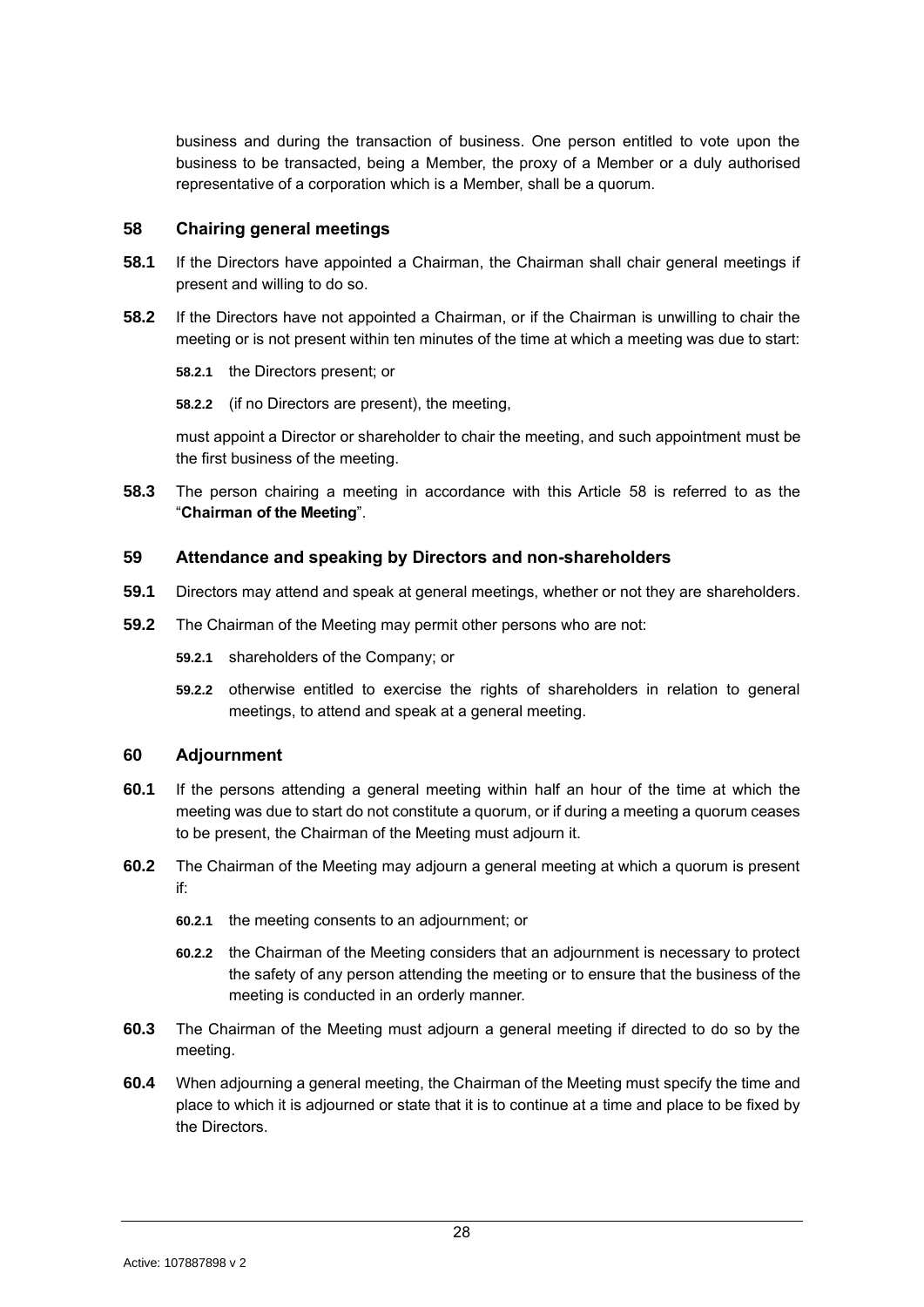- **60.5** If the continuation of an adjourned meeting is to take place more than 14 days after it was adjourned, the Company must give at least 7 clear days' notice of it (that is, excluding the day of the adjourned meeting and the day on which the notice is given):
	- **60.5.1** to the same persons to whom notice of the Company's general meetings is required to be given; and
	- **60.5.2** containing the same information which such notice is required to contain.
- **60.6** No business may be transacted at an adjourned general meeting which could not properly have been transacted at the meeting if the adjournment had not taken place.

# <span id="page-29-0"></span>**Voting at General Meetings**

# <span id="page-29-1"></span>**61 Voting: general**

A resolution put to the vote of a general meeting must be decided on a show of hands unless a poll is duly demanded in accordance with the Articles.

#### <span id="page-29-2"></span>**62 Errors and disputes**

- **62.1** No objection may be raised to the qualification of any person voting at a general meeting except at the meeting or adjourned meeting at which the vote objected to is tendered, and every vote not disallowed at the meeting is valid.
- **62.2** Any such objection must be referred to the Chairman of the Meeting, whose decision is final.

### <span id="page-29-3"></span>**63 Poll votes**

- **63.1** A poll on a resolution may be demanded:
	- **63.1.1** in advance of the general meeting where it is to be put to the vote; or
	- **63.1.2** at a general meeting, either before a show of hands on that resolution or immediately after the result of a show of hands on that resolution is declared.

#### **63.2** A poll may be demanded by:

- **63.2.1** the Chairman of the Meeting;
- **63.2.2** the Directors;
- **63.2.3** two or more persons having the right to vote on the resolution; or
- **63.2.4** a person or persons representing not less than 10% of the total voting rights of all the shareholders having the right to vote on the resolution.
- **63.3** A demand for a poll may be withdrawn if:
	- **63.3.1** the poll has not yet been taken; and
	- **63.3.2** the Chairman of the Meeting consents to the withdrawal.
- **63.4** Polls must be taken immediately and in such manner as the Chairman of the Meeting directs.

### <span id="page-29-4"></span>**64 Content of proxy notices**

**64.1** Proxies may only validly be appointed by a notice in writing (a "**proxy notice**") which: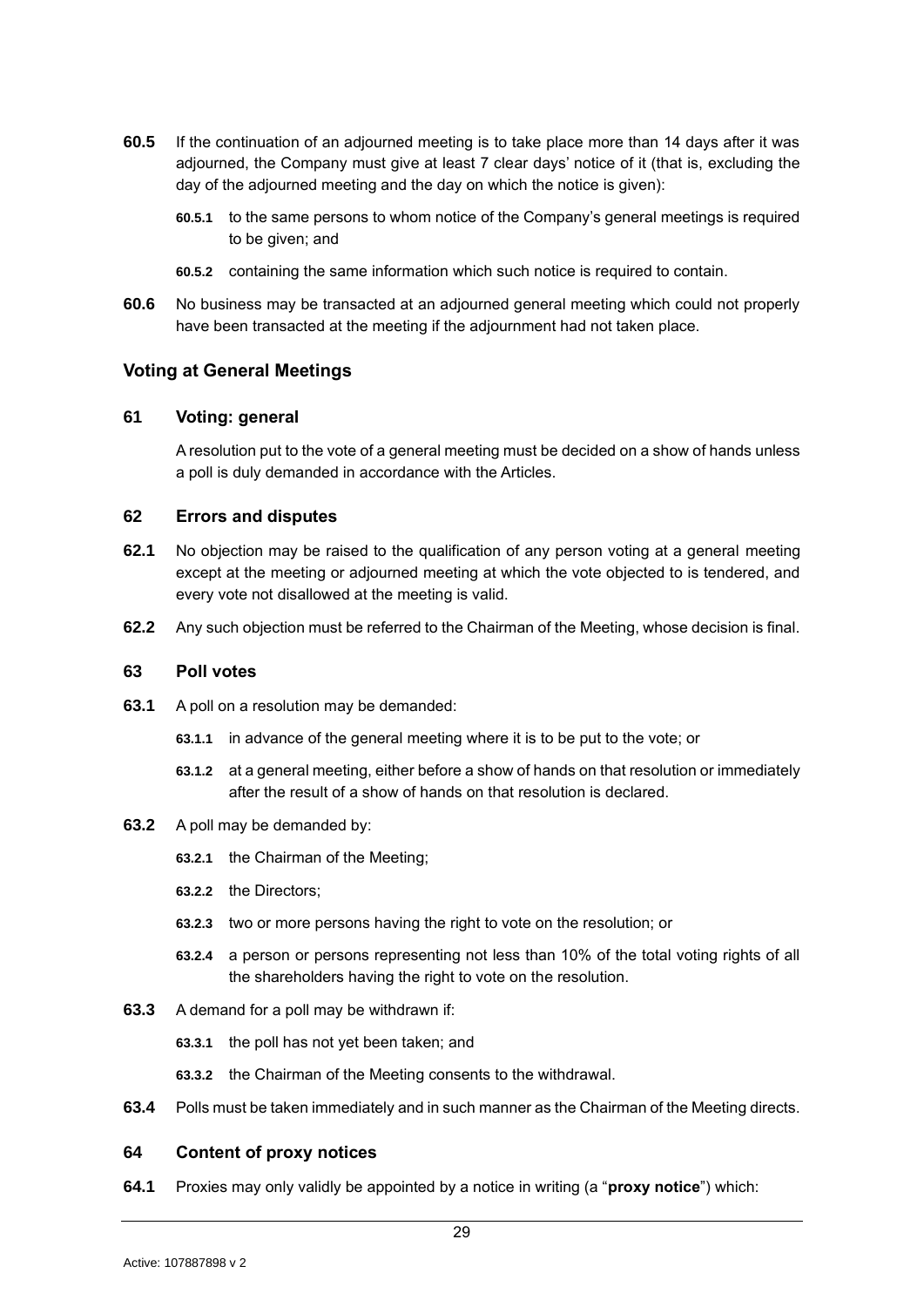- **64.1.1** states the name and address of the shareholder appointing the proxy;
- **64.1.2** identifies the person appointed to be that shareholder's proxy and the general meeting in relation to which that person is appointed;
- **64.1.3** is signed by or on behalf of the shareholder appointing the proxy, or is authenticated in such manner as the Directors may determine; and
- **64.1.4** is delivered to the Company in accordance with the Articles and any instructions contained in the notice of the general meeting to which they relate.
- **64.2** The Company may require proxy notices to be delivered in a particular form, and may specify different forms for different purposes.
- **64.3** Proxy notices may specify how the proxy appointed under them is to vote (or that the proxy is to abstain from voting) on one or more resolutions.

# <span id="page-30-0"></span>**65 Delivery of proxy notices**

- **65.1** Proxy notices in hard copy form must be received at such place and by such deadline specified in the notice convening the meeting. If no place is specified, then the proxy notice must be received at the registered office of the Company for the time being. If no deadline is specified, proxy notices must be received, before the start of the meeting or adjourned meeting or, if a poll is taken otherwise than at or on the same day as the meeting or adjourned meeting, at the time for the taking of the poll at which it is to be used.
- **65.2** A person who is entitled to attend, speak or vote (either on a show of hands or on a poll) at a general meeting remains so entitled in respect of that meeting or any adjournment of it, even though a valid proxy notice has been delivered to the Company by or on behalf of that person.
- **65.3** An appointment under a proxy notice may be revoked by delivering to the Company a notice in writing given by or on behalf of the person by whom or on whose behalf the proxy notice was given.
- **65.4** A notice revoking a proxy appointment only takes effect if it is delivered before the start of the meeting or adjourned meeting to which it relates.
- **65.5** If a proxy notice is not executed by the person appointing the proxy, it must be accompanied by written evidence of the authority of the person who executed it to execute it on the appointor's behalf.
- **65.6** Any vote cast or poll demanded by a proxy shall not be invalidated by the previous death or insanity of the shareholder or by the revocation or termination of the appointment of the proxy or of the authority under which the appointment was made unless notice of such death, insanity, revocation or termination was received in writing at the place specified in the notice of meeting for the receipt of proxy notices (or, if no place is specified, the registered office for the time being) before the start of the meeting or (in the case of a poll taken otherwise than on the same day as the meeting or adjourned meeting) the time appointed for the taking of the poll.

# <span id="page-30-1"></span>**66 Amendments to resolutions**

**66.1** An ordinary resolution to be proposed at a general meeting may be amended by ordinary resolution if: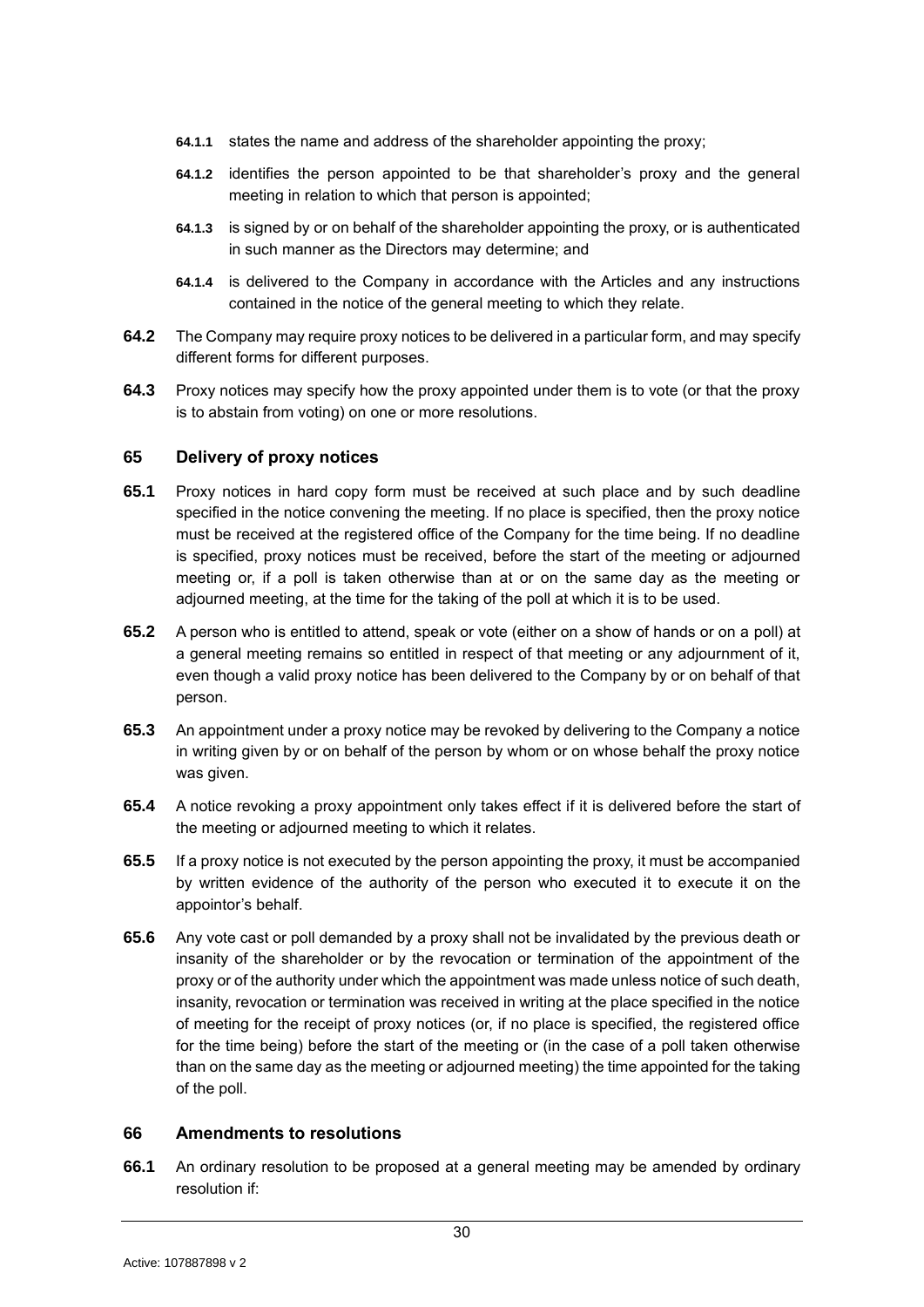- **66.1.1** notice of the proposed amendment is given to the Company in writing by a person entitled to vote at the general meeting at which it is to be proposed not less than 48 hours before the meeting is to take place (or such later time as the Chairman of the Meeting may determine); and
- **66.1.2** the proposed amendment does not, in the reasonable opinion of the Chairman of the Meeting, materially alter the scope of the resolution.
- **66.2** A special resolution to be proposed at a general meeting may be amended by ordinary resolution, if:
	- **66.2.1** the Chairman of the Meeting proposes the amendment at the general meeting at which the resolution is to be proposed; and
	- **66.2.2** the amendment does not go beyond what is necessary to correct a grammatical or other non-substantive error in the resolution.
- **66.3** If the Chairman of the Meeting, acting in good faith, wrongly decides that an amendment to a resolution is out of order, the Chairman of the Meeting's error does not invalidate the vote on that resolution.

### <span id="page-31-0"></span>**67 Written resolutions**

The shareholders may pass any resolution (other than a resolution to remove a Director or auditor before expiry of his/her term of office) as a written resolution in accordance with Chapter 2 of Part 13 of the Companies Act 2006.

# **Part 6**

# **Administrative Arrangements**

# <span id="page-31-2"></span><span id="page-31-1"></span>**68 Means of communication to be used**

- **68.1** Subject to the Articles, anything sent or supplied by or to the Company under the Articles may be sent or supplied in any way in which the Companies Act 2006 provides for documents or information which are authorised or required by any provision of that Act to be sent or supplied by or to the Company.
- **68.2** Any notice, document or information (including a share certificate) which is sent or supplied by the Company in hard copy form, or in electronic form but to be delivered other than by electronic means, which is:
	- **68.2.1** sent by hand and properly addressed shall be deemed to have been received by the intended recipient on the day of delivery;
	- **68.2.2** sent by pre-paid post and properly addressed shall be deemed to have been received by the intended recipient at the expiration of 24 hours (or, where first class mail is not employed, 48 hours) after the time it was posted,

and in proving such receipt it shall be sufficient to show that such notice, document or information was properly addressed and, in the case of post, pre-paid and posted.

**68.3** Any notice, document or information which is sent or supplied by the Company by electronic means shall be deemed to have been received by the intended recipient 24 hours after it was transmitted, and in proving such receipt it shall be sufficient to show that such notice, document or information was properly addressed.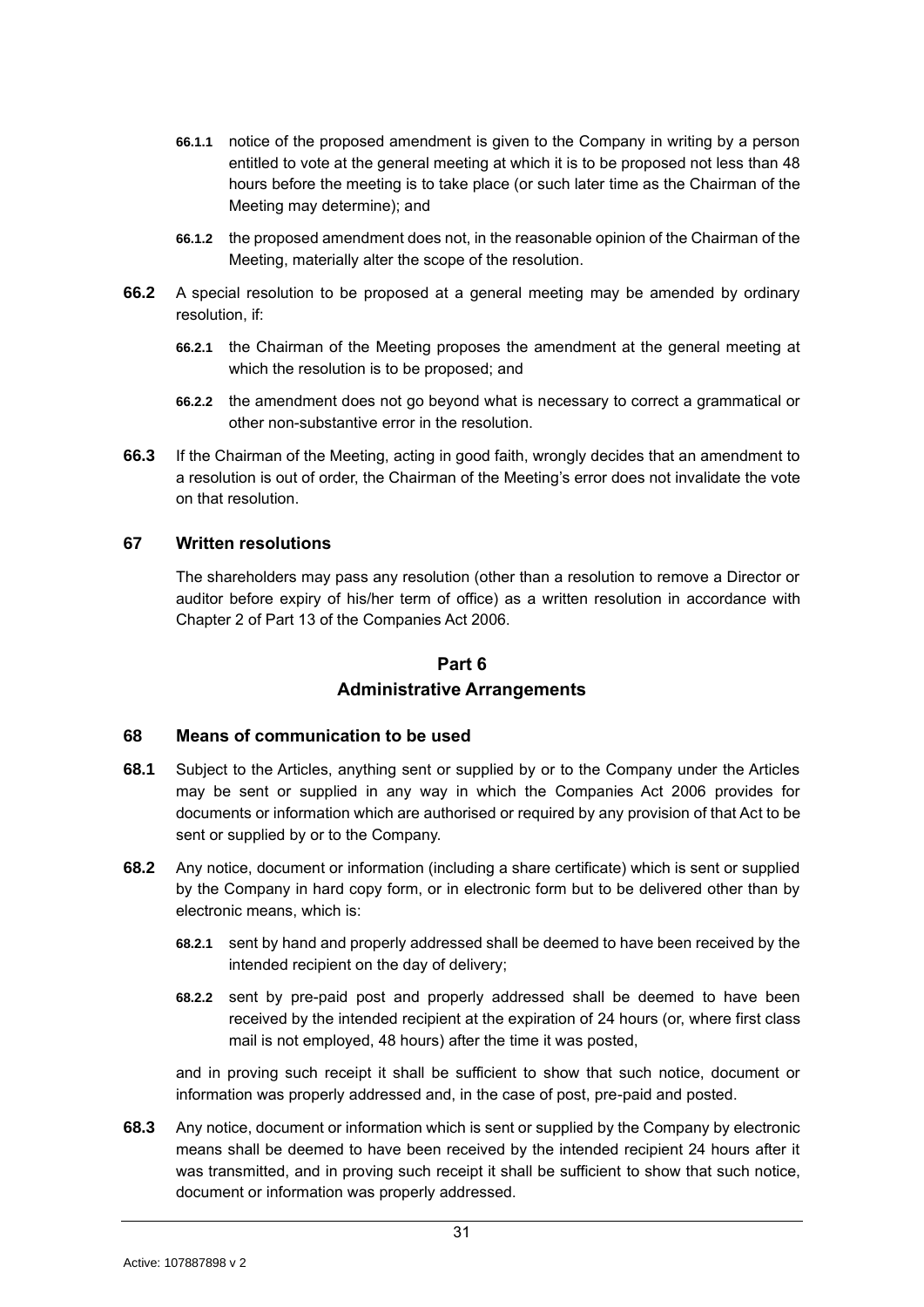- **68.4** The accidental failure to send, or the non-receipt by any person entitled to, any notice of or other document or information relating to any meeting or other proceeding shall not invalidate the relevant meeting or proceeding.
- **68.5** Subject to the Articles, any notice or document to be sent or supplied to a Director in connection with the taking of decisions by Directors may also be sent or supplied by the means by which that Director has asked to be sent or supplied with such notices or documents for the time being.
- **68.6** A Director may agree with the Company that notices, documents or information sent to that Director in a particular way are to be deemed to have been received within a specified time of their being sent, and for the specified time to be less than that provided in this Article [68.](#page-31-2)
- **68.7** Each Director shall provide the Secretary with an up to date electronic mail address from time to time.

# <span id="page-32-0"></span>**69 Joint holders**

- **69.1** Except as otherwise specified in the Articles, anything which needs to be agreed or specified by the joint holders of a share shall for all purposes be taken to be agreed or specified by all the joint holders where it has been agreed or specified by the joint holder whose name stands first in the register of Members in respect of the share.
- **69.2** Except as otherwise specified in the Articles, any notice, document or information which is authorised or required to be sent or supplied to joint holders of a share may be sent or supplied to the joint holder whose name stands first in the register of Members in respect of the share, to the exclusion of the other joint holders.
- **69.3** The provisions of this Article [69](#page-32-0) shall have effect in place of the provisions of Schedule 5 of the Companies Act 2006 regarding joint holders of shares.

# <span id="page-32-1"></span>**70 Company seals**

The Company has no common seal.

# <span id="page-32-2"></span>**71 Right to inspect accounts and other documents and records**

- **71.1** Each Director shall have the power to examine any accounting record, book, record, document or other record of corporate transactions of the Company and to communicate with the managers of the Company. The Secretary shall facilitate, as applicable, the exercise of such power by any Director.
- **71.2** Except as provided by law or authorised by the Directors or an ordinary resolution of the Company, no person is entitled to inspect any of the Company's accounting or other records or documents merely by virtue of being a shareholder.

# <span id="page-32-3"></span>**72 Provision for employees on cessation of business**

The Directors may decide to make provision for the benefit of persons employed or formerly employed by the Company or any of its subsidiaries (other than a Director or former Director or shadow Director) in connection with the cessation or transfer to any person of the whole or part of the undertaking of the Company or that subsidiary.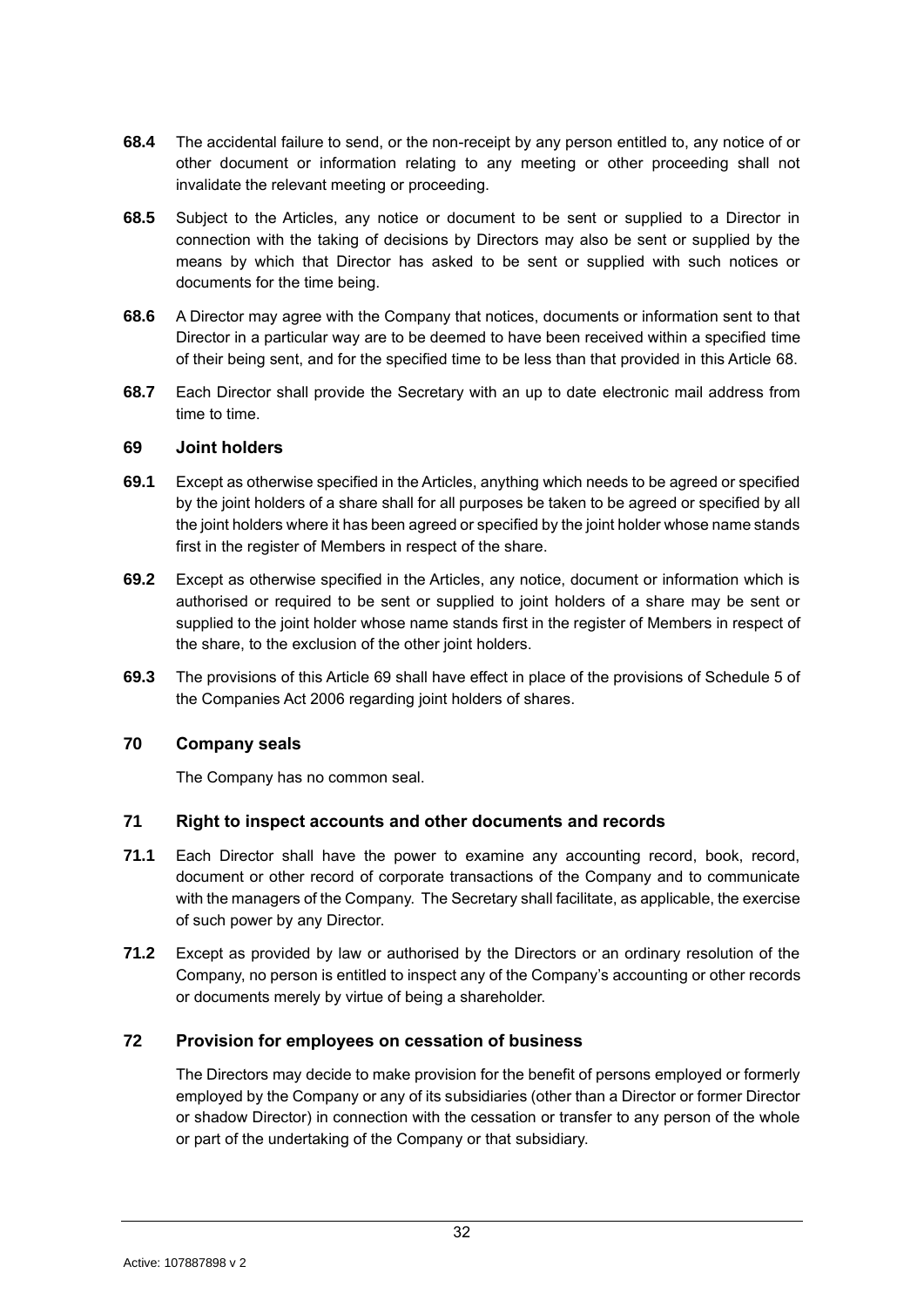# <span id="page-33-0"></span>**73 Bank mandates**

The Directors may by majority decision or written resolution authorise such person or persons as they think fit to act as signatories to any bank account of the Company and may amend or remove such authorisation from time to time by resolution.

# <span id="page-33-1"></span>**74 Authentication of documents**

- **74.1** Any Director or the Secretary (if any) or any person appointed by the Directors for the purpose shall have power to authenticate:
	- **74.1.1** any document affecting the constitution of the Company;
	- **74.1.2** any resolution passed at a general meeting or at a meeting of the Directors or any committee; and
	- **74.1.3** any book, record, document or account relating to the business of the Company,

and to certify copies or extracts as true copies or extracts.

**74.2** A document purporting to be a copy of any such resolution, or an extract from the minutes of any such meeting, which is certified shall be conclusive evidence in favour of all persons dealing with the Company that such resolution has been duly passed or, as the case may be, that any minute so extracted is a true and accurate record of proceedings at a duly constituted meeting.

# <span id="page-33-2"></span>**Directors' Liabilities**

# <span id="page-33-3"></span>**75 Indemnity**

- **75.1** Subject to Article [75.2,](#page-33-4) a Relevant Officer shall be and hereby is indemnified out of the Company's assets against:
	- **75.1.1** any liability incurred by or attaching to that Relevant Officer in connection with any negligence, default, breach of duty or breach of trust in relation to the Company or an Associated Company other than:
		- (i) any liability to the Company or any Associated Company; and
		- (ii) any liability of the kind referred to in Section 234(3) of the Companies Act 2006;
	- **75.1.2** any other liability incurred by or attaching to him/her in the actual or purported execution and/or discharge of his/her duties and/or the exercise or purported exercise of his/her powers and/or otherwise in relation to or in connection with his/her duties, powers or office; and
	- **75.1.3** any liability incurred by or attaching to that Relevant Officer in connection with the activities of the Company or an Associated Company in its capacity as a trustee of an occupational pension scheme (as defined in Section 235(6) of the Companies Act 2006).
- <span id="page-33-4"></span>**75.2** This Article [75](#page-33-3) does not authorise any indemnity which would be prohibited or rendered void by any provision of the Companies Acts or by any other provision of law or arising out of fraudulent conduct.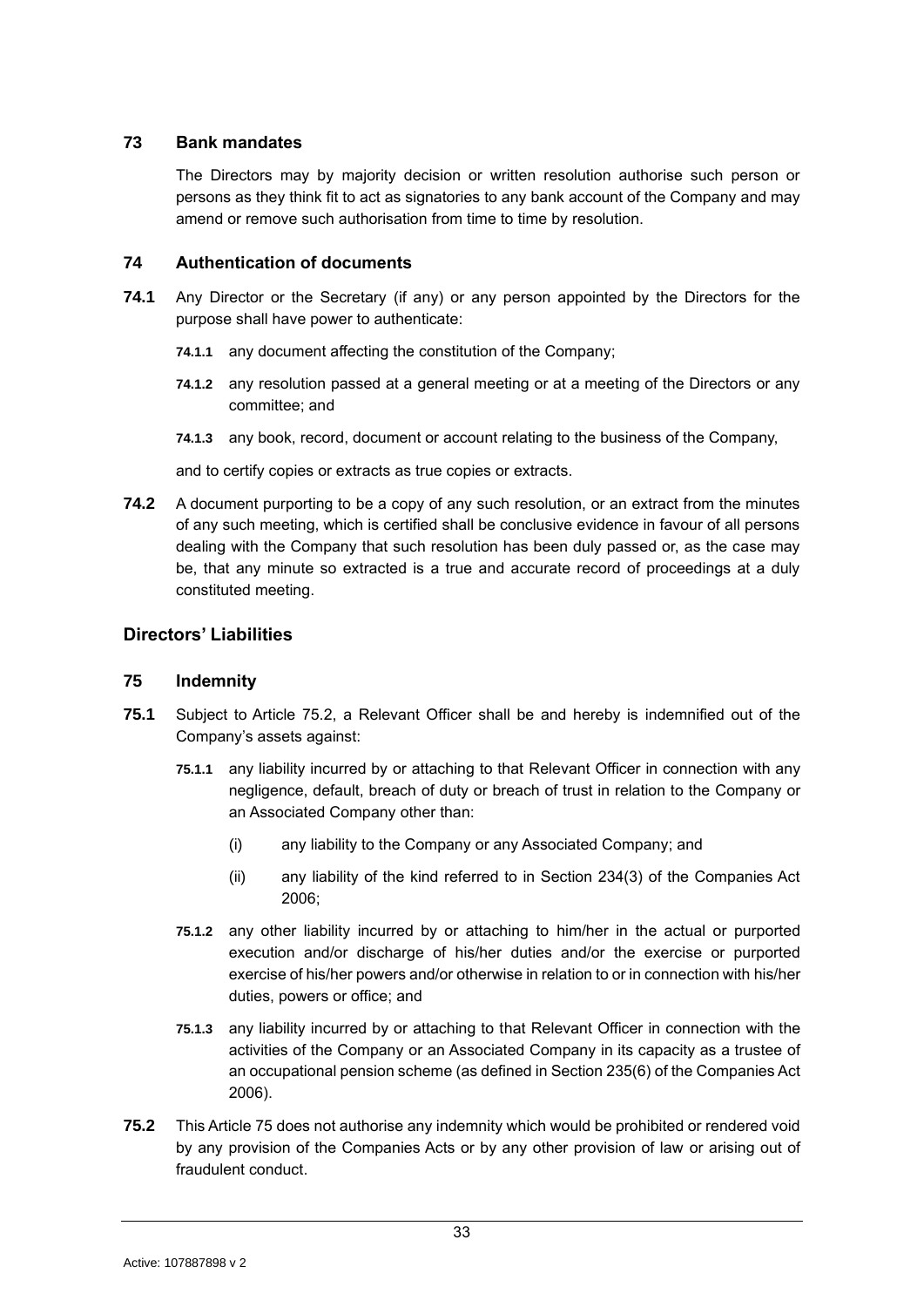**75.3** Where a Relevant Officer is indemnified against any liability in accordance with this Article, such indemnity shall extend to all costs, charges, losses, expenses and liabilities incurred by him/her in relation thereto.

# <span id="page-34-0"></span>**76 Insurance**

- **76.1** The Directors shall have the power to purchase and maintain insurance, at the expense of the Company, for the benefit of any Relevant Officer in respect of any relevant loss.
- **76.2** In this Article [76,](#page-34-0) a "**relevant loss**" means any loss or liability which has been or may be incurred by a Relevant Officer in connection with that Director's or Secretary's duties or powers in relation to the Company, any Associated Company or any pension fund or employees' share scheme of the Company or Associated Company.

# <span id="page-34-1"></span>**77 Defence expenditure**

- <span id="page-34-3"></span>**77.1** So far as may be permitted by the Companies Acts, the Company may:
	- **77.1.1** provide a Relevant Officer with funds to meet expenditure incurred or to be incurred by him/her in:
		- (i) defending any criminal or civil proceedings in connection with any negligence, default, breach of duty or breach of trust by him/her in relation to the Company or an Associated Company; or
		- (ii) in connection with any application for relief under the provisions mentioned in Section 205(5) of the Companies Act 2006; and
	- **77.1.2** do anything to enable any such Relevant Officer to avoid incurring such expenditure.
- **77.2** The terms set out in Section 205(2) of the Companies Act 2006 shall apply to any provision of funds or other things done under Article [77.1.](#page-34-3)
- **77.3** So far as may be permitted by the Companies Acts, the Company:
	- **77.3.1** shall provide a Relevant Officer with funds to meet expenditure incurred or to be incurred by him/her in defending himself/herself in an investigation by a regulatory authority or against action proposed to be taken by a regulatory authority in connection with any alleged negligence, default, breach of duty or breach of trust by him/her in relation to the Company or any Associated Company; and
	- **77.3.2** may do anything to enable any such Relevant Officer to avoid incurring such expenditure.

# <span id="page-34-2"></span>**78 Winding up**

- **78.1** If the Company is wound up, the liquidator may, with the sanction of a special resolution and any other sanction required by the Companies Act 2006 or other applicable law, divide among the shareholders in specie the whole or any part of the assets of the Company. The liquidator may for that purpose value any assets and determine how the division shall be carried out as between the shareholders or different classes of shareholders.
- **78.2** The liquidator may, with the like sanction, vest the whole or any part of the assets in trustees upon such trusts for the benefit of the shareholders as he/she with the like sanction